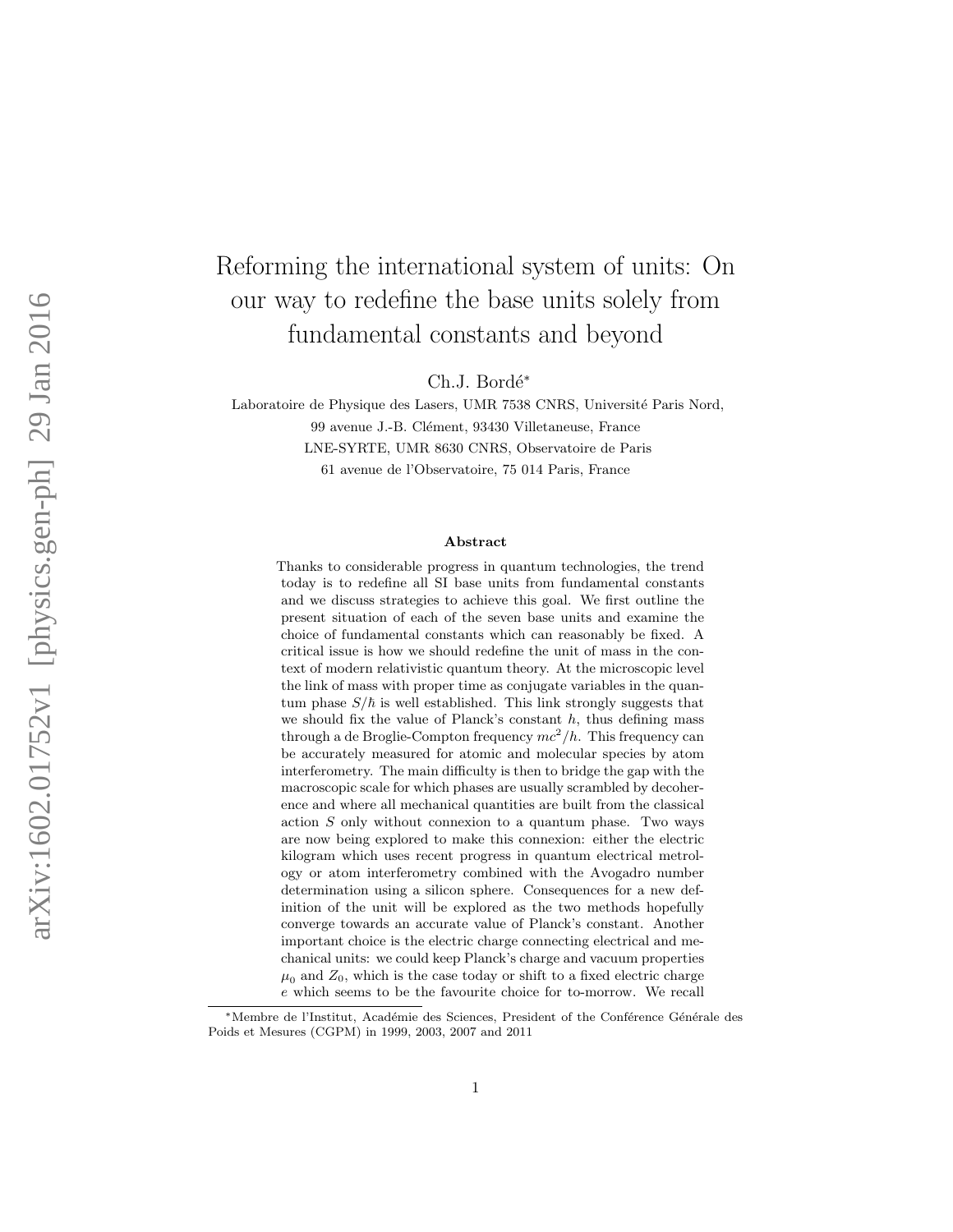that temperature and time are linked through Boltzmann's constant and there is a general agreement to fix that constant after suitable measurements. Finally the unit of time is looking for a new more universal and accurate definition based on Bohr frequencies corresponding to higher and higher frequency clocks. A last challenge is to produce a unified framework for fundamental metrology in which all base quantities and relevant fundamental constants appear naturally and consistently. We suggest a generalized 5D framework in which both gravito-inertial and electromagnetic interactions have a natural geometrical signification and in which all measurements can be reduced to phase determinations by optical or matter-wave interferometry.

### 1 Introduction: from the French Revolution to Max Planck.

The metric system was born during the French Revolution with the idea of settling a universal system of units, open to every people, in every time. At that time, the dimensions of the Earth, the properties of water appeared as a universal basis, but some time later James Clerk Maxwell judged them less universal than the properties of the molecules themselves. The next step was taken by George Johnstone-Stoney, then by Max Planck, showing that a deeper aim was to found the system of units only on a set of fundamental constants originating from theoretical physics. As a consequence, a long divorce began between the practical requirements of instrumental metrology and the dreams of theoretical physicists. Might they marry again? This has now become possible thanks to a set of recent discoveries and new technologies: laser measurements of length, Josephson effect, quantum Hall effect, cold atoms, atom interferometry, optical clocks, optical frequency measurements.... So a strong tendency to tie the base units to fundamental constants is rising again, and the debate is open as to the relevance, the opportunity and the formulation of new definitions.

Since the very beginning of this adventure the French Academy of Sciences has had a leading role in the development of ideas and the settling of the metric system. An Academy committee on Science and Metrology is still working on this theme today. We outline in this paper some of the questions under consideration in this committee and their underlying physical grounds. Our purpose is to offer a logical analysis of the system of units and to explore possible paths towards a consistent and unified system with an original perspective. The path taken here builds on the fact that, thanks to modern quantum technologies, any measurement can be reduced to a dimensionless phase measurement thanks to optical or matter-wave interferometry and we shall try to follow this simple guiding line. We shall finally show how one could progress even further on the path of a synthetic framework for fundamental metrology based upon pure geometry in five dimensions. The reader who does not wish to enter into these mathematical considerations can skip the last paragraph and Appendix 2. The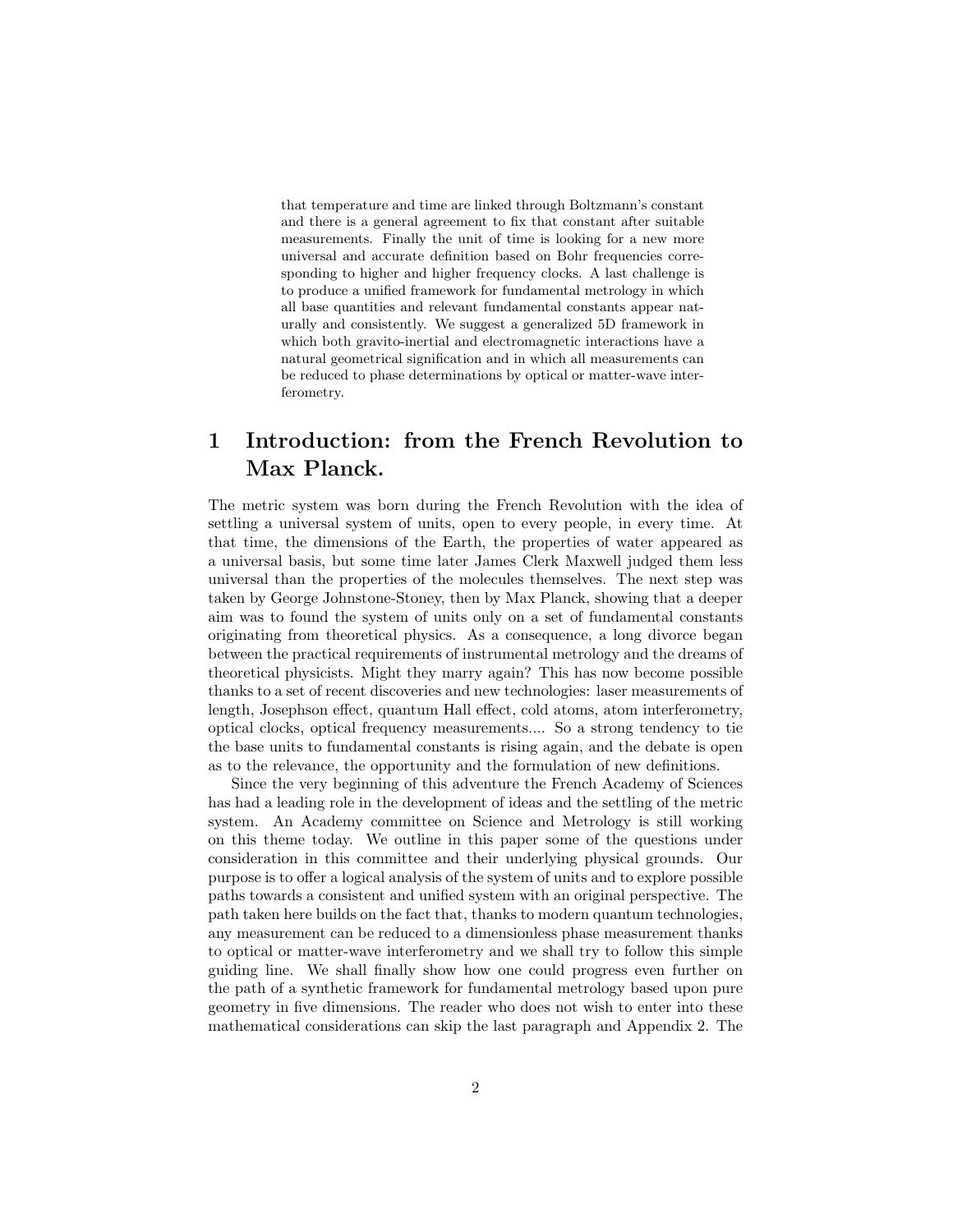conclusion emphasizes the role of quantum mechanics and uncertainty relations in the new metrology.

### 2 Present status and evolution of the international system of units, the SI.

The SI (11th CGPM, 1960) comprises seven base units which are all more or less concerned by the process of evolution mentioned above:

- the metre has already been given a new definition from the time unit and the velocity of light in 1983 (see next section);

- the kilogram is still defined today by an artefact of iridium/platinum alloy but as we shall see in detail it could find a new definition from Planck's constant in a near future;

- the SI ampere is defined through a property of the vacuum, specifically its magnetic permeability  $\mu_0 = 4\pi \cdot 10^{-7}$  H/m (9th CGPM, 1948), but the electrical units have *de facto* already gained their independence from the SI ampere, by adopting conventional values for Josephson and von Klitzing constants and the natural temptation today is to adopt the value of the electric charge e in order to freeze the numerical values of these constants;

- the kelvin is defined through the triple point of water, whereas fixing Boltzmann's constant  $k_B$  would be more satisfactory;

- the candela, unit of luminous intensity, is nothing else but a physiological unit derived from an energy flux, hence redundant with the other base units. Furthermore, it does not take into account the coherence properties, spectral content and spatial mode content of the source. Hence we shall not give any further consideration to this pseudo-base unit;

- the mole (added to the SI by the 14th CGPM in 1971) is defined from the mass of the carbon atom by a dimensionless number, the Avogadro number. A better determination of this number should give an alternative option in which it would be fixed to redefine the mass unit from the mass of an atom or of the electron. The tendency today is simply to retain this numerical value as a conventional number of entities;

- the second, unit of time, was originally defined as the fraction 1/86 400 of the "mean solar day". The exact definition of the "mean solar day" was left to astronomers. However, observations have shown that this definition was not satisfactory owing to irregularities in the Earth rotation. To give more accuracy to the definition, the 11th CGPM (1960) approved a definition given by the International Astronomical Union based on the tropical year 1900. But experimental work had already shown that an atomic standard of time, based on a transition between two energy levels of an atom or a molecule, could be realized and reproduced much more accurately. Considering that a more precise definition of the unit of time was essential for science and technology, the 13th CGPM (1967/68) replaced the definition of the second by the following (source BIPM) :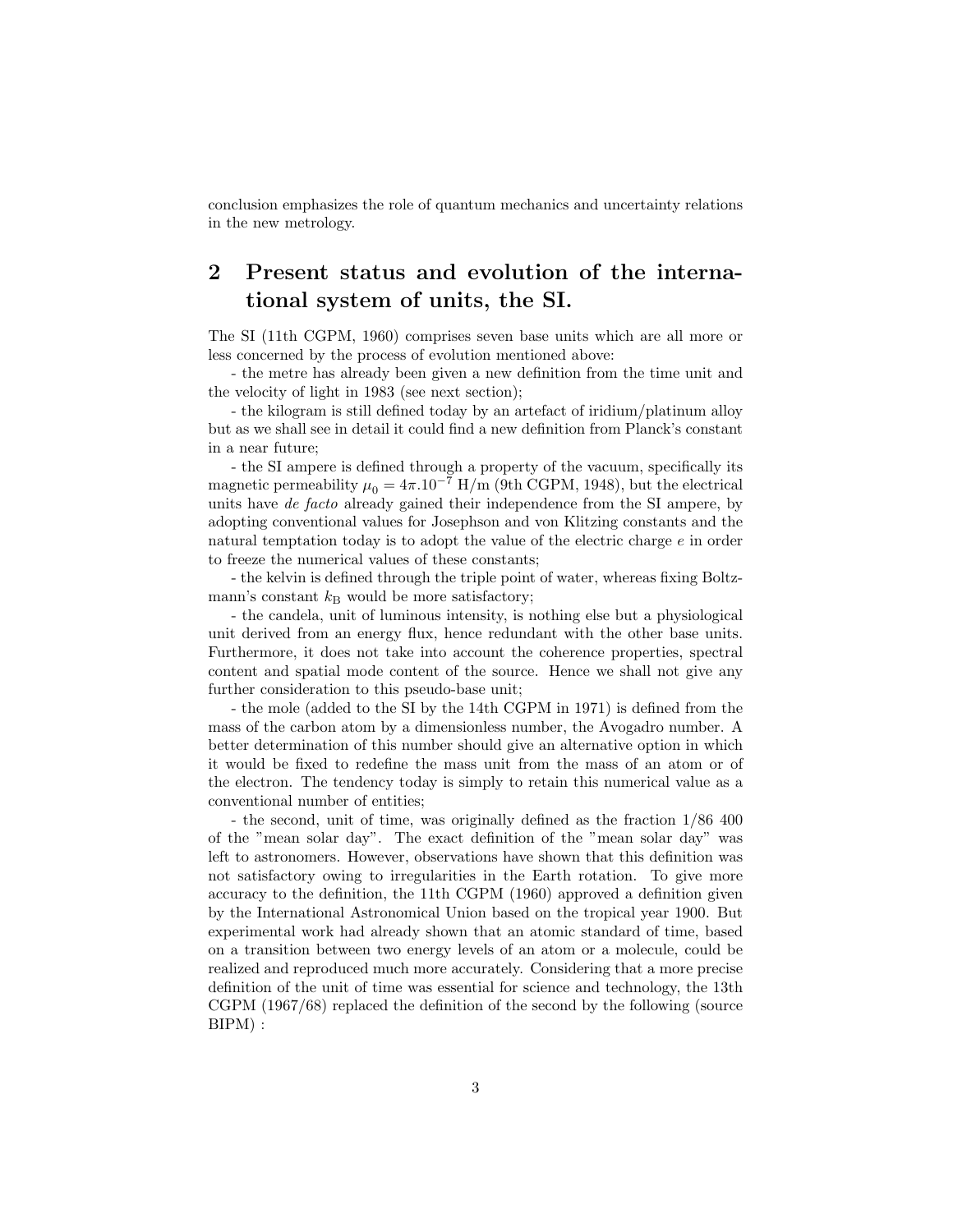The second is the duration of 9 192 631 770 periods of the radiation corresponding to the transition between the two hyperfine levels of the ground state of the caesium 133 atom. It follows that the hyperfine splitting in the ground state of the caesium 133 atom is exactly 9 192 631 770 hertz.

This definition refers to a caesium atom at rest at a temperature of 0 K. This implies that the corresponding frequency should be corrected from Doppler shifts and from the shifts coming from all sources of ambient radiation (CCTF 1999).

The second should soon be better defined by an optical clock or even by a much higher frequency clock (nuclear transition or matter-antimatter annihilation process). Ideally, physicists would have dreamed of an atomic hydrogen clock; it would have allowed to tie the time unit to the Rydberg constant and possibly, some day, to the electron mass. But this choice could be behind us today.

One should emphasize that the unit of time refers to proper time<sup>[1](#page-3-0)</sup>. Proper time, as we shall discuss in detail, is associated with the internal evolution of a massive object such as an atom and is the measurable quantity from which the time coordinate is more or less artificially constructed. The time unit definition should thus have referred to the atom Bohr frequency and not to the radiation frequency. Among other things no mention is made of the recoil shift.

So we are facing ill-assorted definitions piled up along the years, without any global consistency. The direct connexion between the definition of a base unit from a fundamental constant, the practical working out of it, and a main scientific discovery is well illustrated by the case of the metre and its new definition issued from the technological progress of laser sources. This represents the archetype of the path to be followed for the other units.

### 3 The example of the metre

The metre is the best-known example of a base unit for which a new definition was based upon a fundamental constant, the velocity of light in vacuum c, thanks to progress in optics and especially laser physics during the second half of the XXth century.

The coordinates of space and time are naturally connected by Lorentz transformations within the conceptual frame of the theory of relativity, and the velocity of light takes place as a factor of conversion in these symmetry transformations. The existence of a symmetry is a first situation which allows to create an association between two units and hence to reduce the number of independent units.

<span id="page-3-0"></span>A second favourable condition is the existence of mature technologies to

<sup>&</sup>lt;sup>1</sup>We should carefully distinguish two different meanings of time: on the one hand, time and position mix as coordinates and this refers to the concept of time coordinate for an event in space-time, which is only one component of a 4-vector; on the other hand, time is the evolution parameter of a composite system and this refers to the proper time of this system and it is a Lorentz scalar (see below).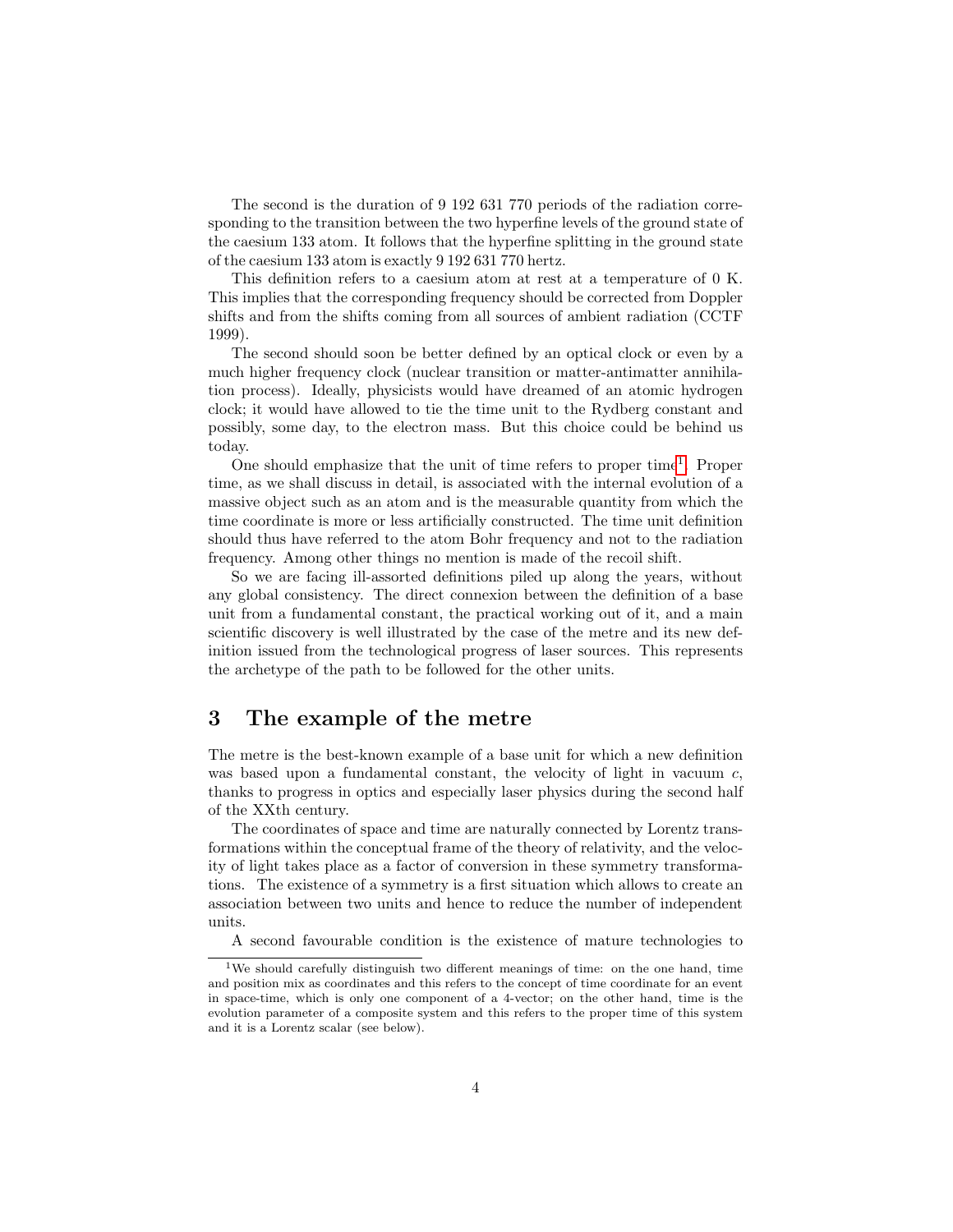implement this symmetry. Relativity uses clocks and rods to define time and space coordinates. The rods of relativity are totally based on the propagation properties of light waves, either in the form of light pulses or of continuous beams whose frequency can now be locked to atomic clocks. It was possible to redefine the length unit from the time unit, because modern optics allowed not only the measurement of the speed of light generated by superstable lasers with a relative uncertainty lower than the best length measurements, but also because today the same techniques allow the new definition of the metre to be realized in an easy and daily way.

It is precisely optical interferometry and especially the work of Albert A. Michelson (Nobel Prize winner in 1907) that allow us to go from the nanometric length which is the wavelength linked to an atomic transition, to a macroscopic length at the metre level. Michelson interferometers can measure the tiniest length variations  $(10^{-23})$  induced by gravitational waves over distances ranging between hundreds of kilometres on earth and millions of kilometres in spatial projects such as LISA. Any length measurement can thus be reduced to a phase measurement i.e. to the determination of an invariant number.

This evolution started in 1960 when the metre was redefined from the radiation of the krypton lamp. The birth of lasers, in 1959, helped to carry on steadfastly in that direction. Above all it was the discovery of sub-Doppler spectroscopic methods, and particularly of saturated absorption spectroscopy in 1969 [\[30,](#page-27-0) [29\]](#page-27-1) which turned lasers into sources of stable and reproducible optical frequencies. The other revolution was the technique of the MIM diodes introduced by Ali Javan that led to measure the frequency of these light sources directly from the caesium clock. From then on, the velocity of light could be measured with a sufficiently small uncertainty, and so the CGPM in 1983 fixed its value linking the metre to the second. All the above implies a procedure to put the definition into practice (mise-en-pratique), using wavelengths of lasers locked to recommended atomic or molecular transitions.

Finally this redefinition was possible because there was a theoretical background universally accepted to describe the propagation of light in real interferometers.

To extend this approach let us investigate to what extent a similar situation can be met for the other units and what fundamental constants are available for each of them. A detailed discussion, partly reproduced in Appendix 1, is given in references [\[1,](#page-26-0) [14\]](#page-26-1).

### 4 The dimensioned and dimensionless fundamental constants and their place in present physics:

The fundamental constants we are referring to, come out of the major theories of modern physics: relativity theory, quantum mechanics, statistical mechanics, field theories, ....Consequently they rely on our models and representations of the physical world.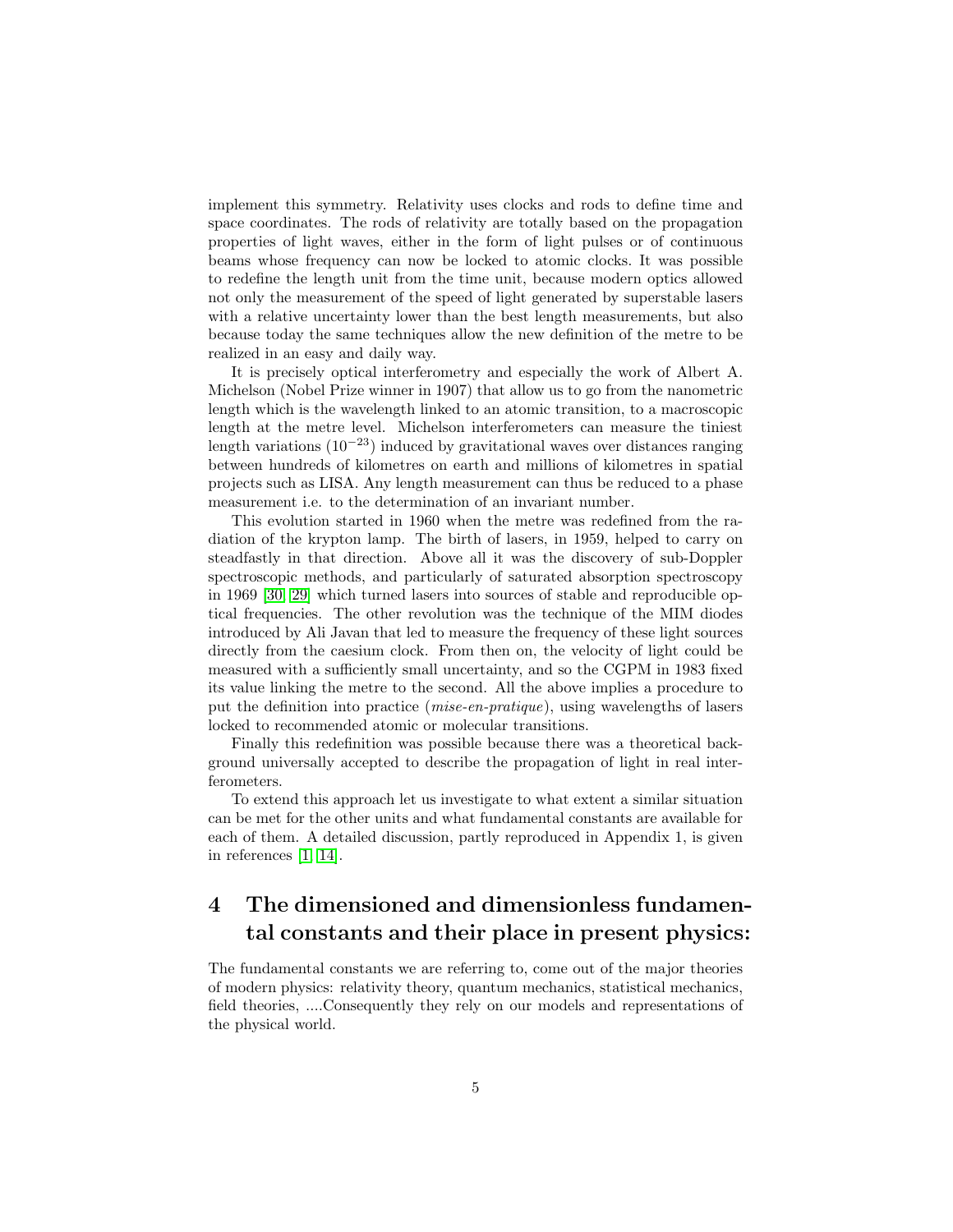What set of fundamental constants must we choose in the end ? They belong to two very distinct categories. On the one hand, we have what can be called conversion constants. Such constants are used to connect together quantities originally believed to be of a different nature, but later understood to refer to the same physical entity. A famous example is the equivalence between heat and work which led to the mechanical equivalent of the calorie: 4.18 joules. The conversion constants have the dimension of the ratio between the linked units. They can be given a fixed numerical value, and the number of independent units is thus reduced. Several constants play this role unequivocally: such was the case with the velocity of light, and it is still the case with Planck and Boltzmann constants as discussed later. In other cases we will have a choice to make between several constants of the same nature: it will be the case of the electric charge for instance. On the other hand, nature forces on us another sort of constants: the value of non-dimensional ratios: such are, for example, the coupling constants linked to the fundamental interactions. The best known are the fine structure constant describing the coupling of matter with the electromagnetic field:

$$
\alpha = \frac{\mu_0 c e^2}{4\pi\hbar} \tag{1}
$$

and its gravitational analog

$$
\alpha_G = Gm_e^2/\hbar c \tag{2}
$$

involving the gravitation constant G and the electron mass  $m_e$ .

The value of these coupling constants cannot be discussed, and remains independent of the system of units. It is a constraint to be taken into account in our choices.

### 5 The kilogram and the mole, determining Avogadro number with the silicon sphere:

Since 1889 (1rst CGPM) the mass unit has been the mass of the international prototype, a platinum-iridium alloy cylinder baptised  $\mathfrak{K}$  and kept in a vault of the Pavillon de Breteuil with 6 copies. After the three intercomparisons made in 1889, 1946/53 and 1989/92, there is now a general agreement on the idea that the mass of the standard prototype, constant by definition, has in fact drifted by several 10 or so micrograms (i.e. some  $10^{-8}$  in relative value). This situation in which the electrons and other elementary particles of the universe have a mass value changing with time, when the piece of metal in the vault in S'evres has not, is quite embarassing. So, every effort must be done to modify the definition (recommendation of the 21rst CGPM). It would be much more satisfactory and justified to start from the mass of microscopic particles (electron or atom) a priori quite reproducible, and then to climb up the macroscopic scale. But if masses can be easily compared both at the macroscopic and at the atomic scales, the connection between these two scales is quite difficult. To make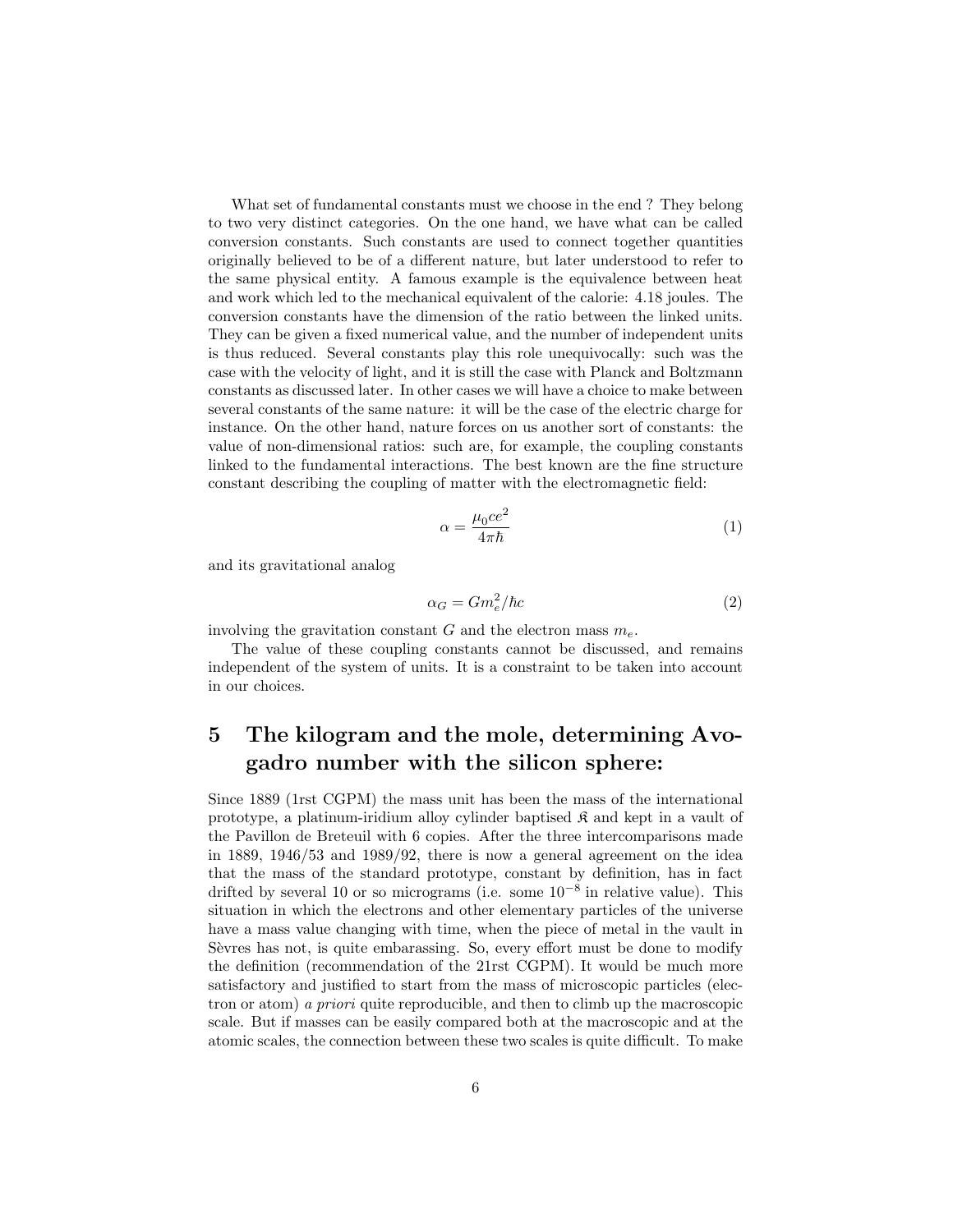this connection we need to make an object with a known number of atoms and whose mass could be compared to that of the standard kilogram. This amounts to determining the Avogadro number  $\mathfrak{N}_A$  which defines the mole. The mole is a quantity of microscopic objects defined as a conventional number of identical objects. This number (of course without dimension) has been arbitrarily chosen equal to the number of supposedly isolated atoms, at rest and in their fundamental state, contained in 0.012 kg of carbon 12. Consequently it is, up to a numerical factor 0.012, the ratio of the mass of the standard prototype to the mass of a carbon atom. Avogadro's constant  $N_A$  generally refers to that same number per mole, and it is expressed in mol<sup>-1</sup>. This number and this constant are just another way of expressing the mass of a carbon atom, or its 12th part, which is the unified atomic mass unit  $m_u$ .



Figure 1: Starting with a silicon monocrystal purified by the floating zone method, several nearly perfect spheres with masses  $\sim 1$  kg were made (surface defects below some tens of nanometres) then, thanks to mass spectrometry, X and optical interferometries, the size a of the cell  $d_{220}$ , the density  $\rho = V/m$ and the molar mass M were determined. The cubic crystal cell corresponding to eight atoms it was possible to obtain the Avogadro constant from the formula  $N_A = 8M/(\rho a^3).$ 

An international program (the XRCD program for X-ray crystal density program) has been developed to determine the Avogadro number from the knowledge of a silicon sphere studied under "every angle": physical characteristics of dimension, mass, volume, cell parameter, isotopic composition, surface state etc...(see figure 1). The International Avogadro Coordination project is refining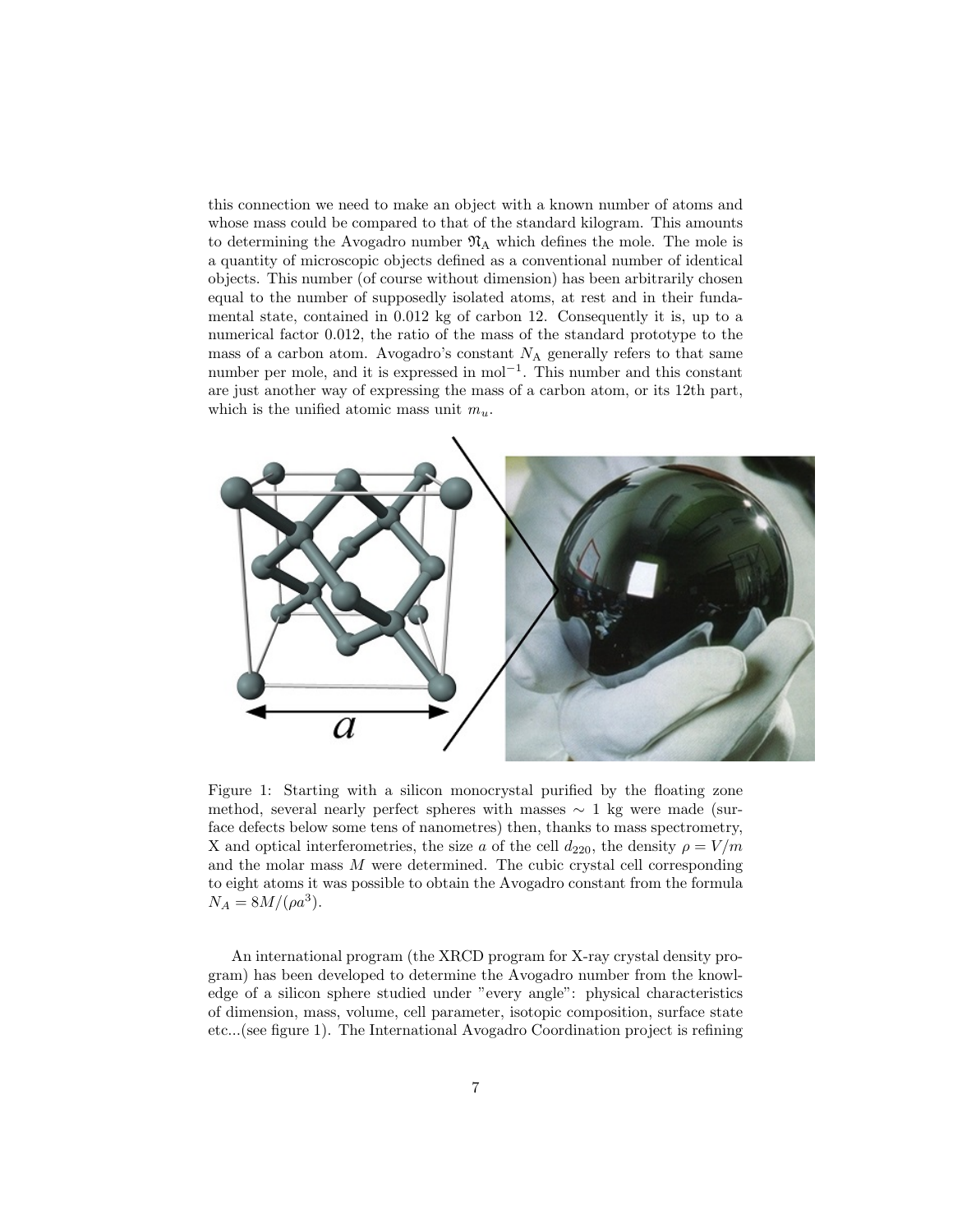the application of the XRCD method to isotopically enriched <sup>28</sup> Si spheres with the goal of reaching a 1.5  $10^{-8}$  relative standard uncertainty [\[21\]](#page-27-2). The Avogadro constant  $N_A$  based on these measurements is presently 6.022 140 76(19) 10<sup>23</sup> mol<sup>-1</sup>[\[20\]](#page-27-3). This program has already faced and overcome many difficulties, and one day it should eventually reach the goal of fixing the Avogadro number with an accuracy that allows a redefinition of the kilogram.

### 6 Mass concept from proper time: Relativity and Quantum Mechanics.

In fact, the notion of mass does not boil down to that of a quantity of matter and, if a redefinition of the mass unit from the mass of a reference elementary particle goes the right way, it does not reduce the number of independent units. However, there is a possibility, as in the case of the metre, to link the mass unit to the time unit. Indeed the theory of relativity allows us to identify the mass  $m$  of an object with its internal energy, according to the well-known relation  $E = mc^2$ . What is more, Louis de Broglie, in his famous Note in 1923 [\[31\]](#page-28-0), teaches us that this energy can be linked to the proper time  $\tau$  of the object to produce the phase of an internal oscillation. The product  $mc^2\tau$  of these two quantities is an action, which must be related to an elementary action, Planck's constant  $h$ , to give the phase without dimension of that oscillation  $mc^2\tau/h$  (see Appendix 2). In other words the quantity  $mc^2/h$  is a frequency which we shall call de Broglie-Compton frequency  $(dBC)^2$  $(dBC)^2$ . This frequency can be indirectly measured in the case of microscopic particles such as atoms or molecules by modern techniques of atomic interferometry in which de Broglie waves are precisely made to interfere. The first experiments of this type were performed by measuring the recoil frequency shift which occurs when laser light is absorbed or emitted by molecules in saturation spectroscopy (Hall and Bordé, 1973  $[10]$ ). They were followed by cold atom interferometry  $[19]$  using Bordé-Ramsey interferometers [\[7,](#page-26-3) [9,](#page-26-4) [13\]](#page-26-5). Today this measurement is done with a relative uncertainty less than  $10^{-8}$ (Biraben et al. [\[17,](#page-27-5) [18\]](#page-27-6)). From that point, by simply multiplying with Avogadro number  $\mathfrak{N}_A$ , we can have access to the de Broglie-Compton frequency of the kilogram from that of the atomic mass unit  $m_{\mathfrak{u}},$ 

$$
\nu_{dBC} = \frac{M_{\mathfrak{K}}c^2}{h} = 1000 \mathfrak{N}_A \left(\frac{m_u c^2}{h}\right) \tag{3}
$$

and so link the mass unit to the time unit. Then the mass unit would be defined by fixing that de Broglie-Compton frequency, which amounts to fix Planck's constant. Such was the recommendation made by the working group of the Académie des Sciences to the CIPM in 2005. The definition of the unit of mass would essentially look like:

<span id="page-7-0"></span><sup>2</sup>There is presently no physical clock at the de Broglie-Compton frequency although it appears quite possible in the future through stimulated absorption and emission of photon pairs in the creation/annihilation process of electron-positron pairs.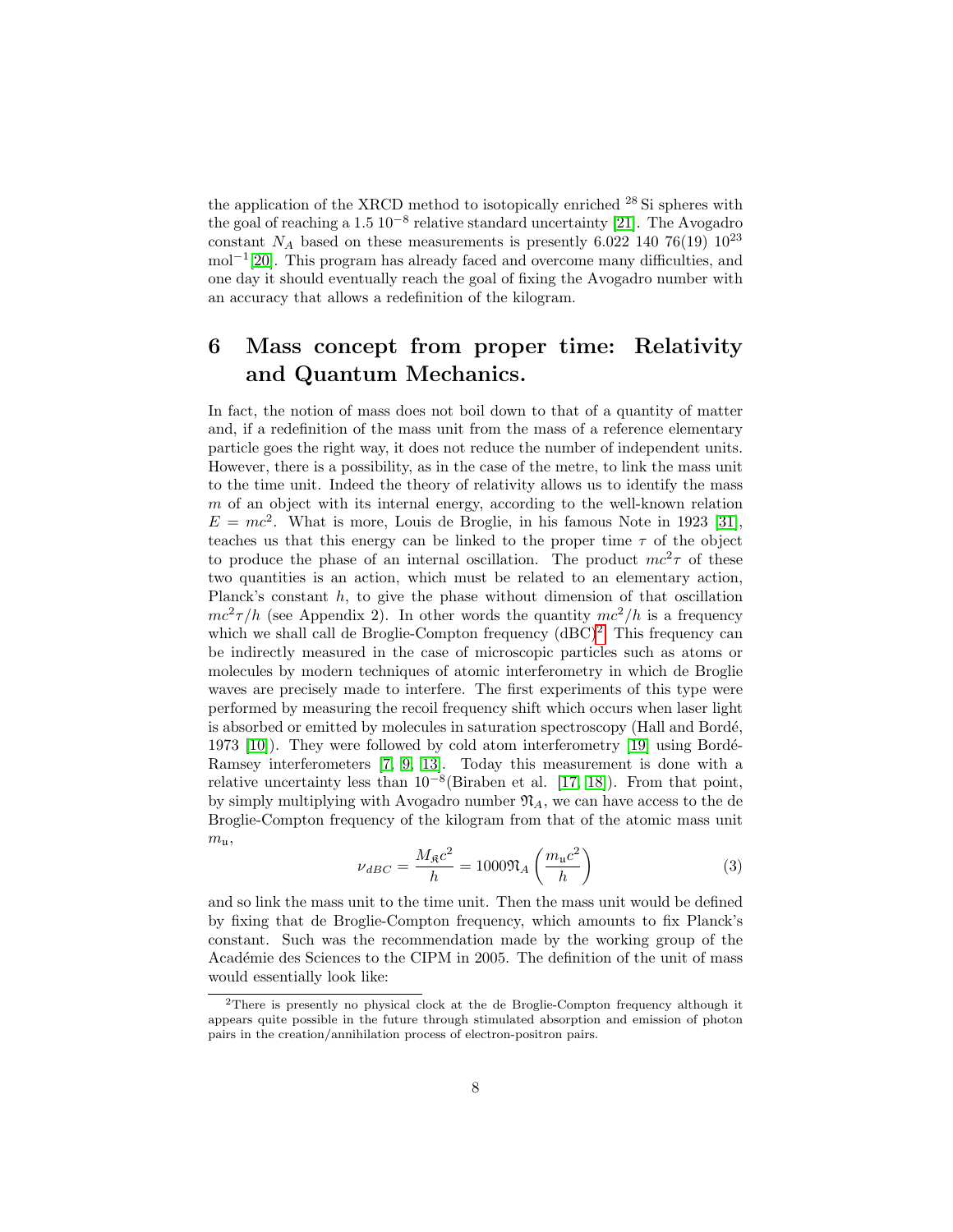"The kilogram is the unit of mass, it is the mass of a body whose de Broglie-Compton frequency is equal to  $(299\ 792458)^{2}/(6.6260693.10^{-34})$  hertz exactly". This definition has the effect of fixing the value of the Planck constant, h, to be  $6.6260693.10^{-34}$  joule second exactly.

This definition currently meets several criticisms: besides being an unfamiliar concept involving too large a number, it is a quantum-mechanical concept used in a range where its validity may be questioned because of decoherence among other things<sup>[3](#page-8-0)</sup>. There is certainly no physical clock at such a high frequency, which thus appears as fictitious. Even at the single atom level the connection between the de Broglie-Compton frequency, which is measured indirectly, and a real clock frequency has been the subject of recent controversy. We shall see in the generalized 5D approach that the overall action and hence the overall phase cancels along the classical trajectory. Interference fringes result only from the phase added by a coupling of modes with different wave vectors or frequencies. A real atomic clock is generated at the Bohr frequency by a superposition of two internal states  $b$  and  $a$  and it oscillates at the difference of the two corresponding de Broglie-Compton frequencies on both sides of an interferometer:

$$
\nu_{\rm Bohr} = \frac{m_b c^2}{h} - \frac{m_a c^2}{h} \tag{4}
$$

The unit of mass may now be defined from this difference of the de Broglie - Compton frequencies of both states which has a clear physical signification and, if the chosen transition is the atomic transition which defines the unit of time, we make an explicit link between both units:

"The kilogram is the unit of mass, it is the mass of N massive particles without mutual interactions with a mass equal to the mass difference between the two internal states which define the unit of time" where  $N$  is a fixed numerical value of  $c^2/h\nu_{\text{Bohr}}$  obtained by fixing the value of the Planck constant, h, to be  $6.6260693.10^{-34}$  joule second exactly.

We shall come back on this point since, as we will see, another way of measuring the de Broglie-Compton frequency of the kilogram exists; it uses the spectacular progress of quantum electric metrology that we are now going to recall.

### 7 Quantum electric metrology: Josephson and quantum Hall effects

The electrical units underwent two quantum revolutions at the end of the previous century: the Josephson effect which allows us to realize the volt, and the quantum Hall effect which allows us to carry out the ohm.

<span id="page-8-0"></span><sup>3</sup>A well-defined phase assumes that the object should be in an eigenstate of its internal Hamiltonian. In the case of a collection of atoms this could be realized only with a large Bose-Einstein condensate.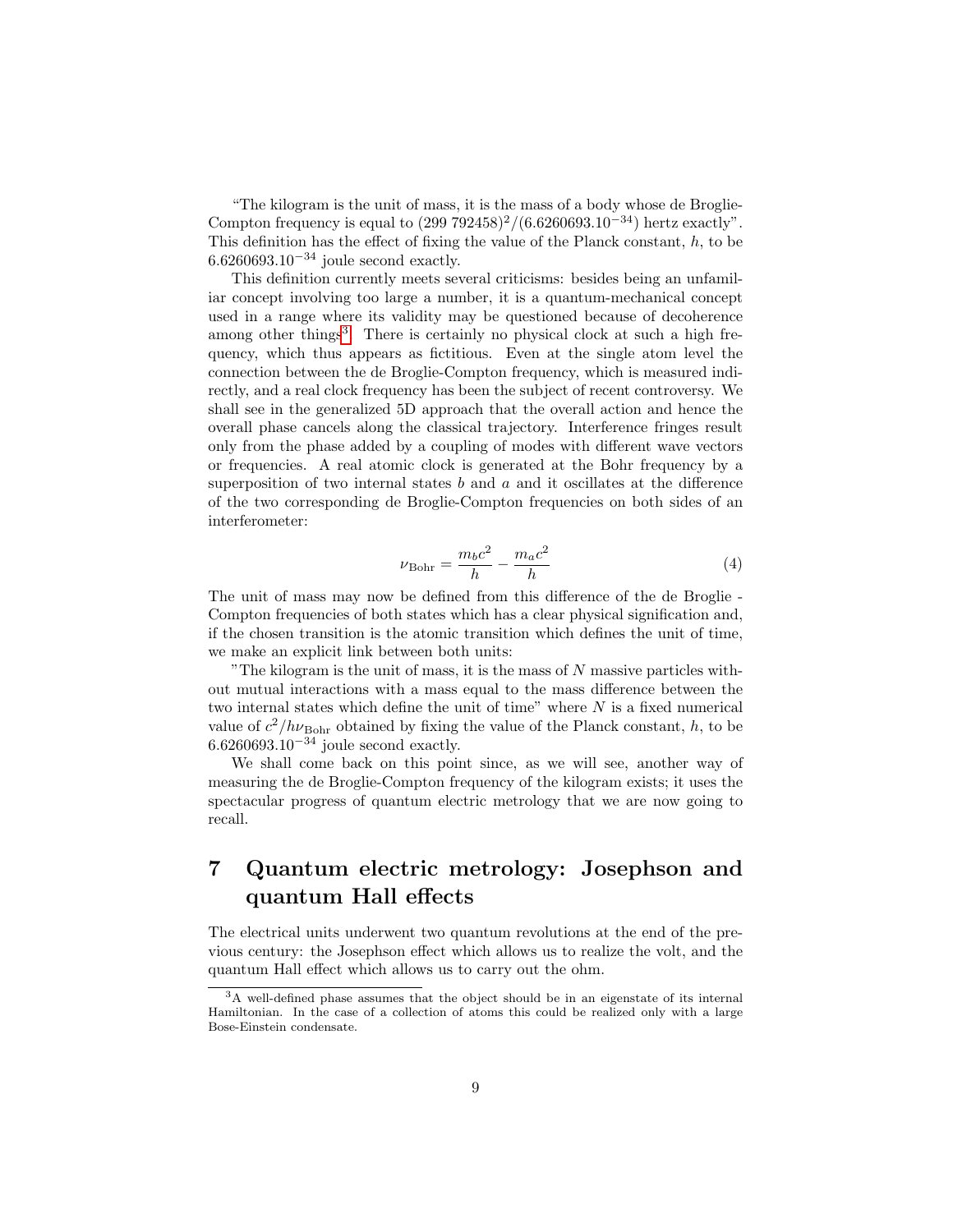

Figure 2: The Josephson effect (Nobel prize 1973) uses the junction comprising a very thin insulating layer sandwiched between two supraconducting plates. When this junction is irradiated by an electromagnetic wave of frequency  $f$ , its current-voltage characteristic presents voltage plateaux connected to the frequency  $f$  by a simple proportionality relation in which  $n$  is an integer characterizing each plateau:  $V = nK_J^{-1}f$ . The Josephson constant  $K_J$  is given with an excellent approximation by  $2e/h$ . The charge 2e is that of Cooper pairs of electrons which are able to tunnel across the junction. This effect has a topological nature  $(\phi_0 = h/2e$  is a quantum of flux) hence its universal character, independent of the detailed realisation of the junction and verified at the 10<sup>−</sup><sup>10</sup> accuracy level.

Historically the ampere was the first example, before the metre, of a unit defined from a fundamental constant, the magnetic permeability  $\mu_0$  of the vacuum (9th CGPM 1948). The combination of these two definitions fixes all the propagation properties of electromagnetic waves in vacuum : velocity c and impedance  $Z_0 = \mu_0 c$ . Let us remark that by fixing Planck's constant, an electric charge would be also fixed, the Planck charge given by :

$$
q_{\rm P} = \sqrt{2h/Z_0} \tag{5}
$$

In practice the reproducibilities of Josephson and quantum Hall effects (respectively  $10^{-10}$  and  $10^{-9}$  in relative value) reach such a level that today electrical measurements use these effects without any other connection to the definition of the ampere. Were Planck's constant fixed, the electricians would be greatly tempted to fix the electron charge rather than Planck's charge, having in the back of their mind to fix Josephson and von Klitzing's constants. Unfortunately the simple theoretical expressions that link these two constants to  $e$  and  $h$  have not yet been validated with a high enough accuracy (only 2.10<sup>-7</sup> for  $K_J$  and  $3.10^{-8}$  for  $R_{\rm K}$  in relative value), even if their universality could be demonstrated at a much higher level. Independently from the strong theoretical arguments that lie under these formulas, it is necessary to make sure that possible correc-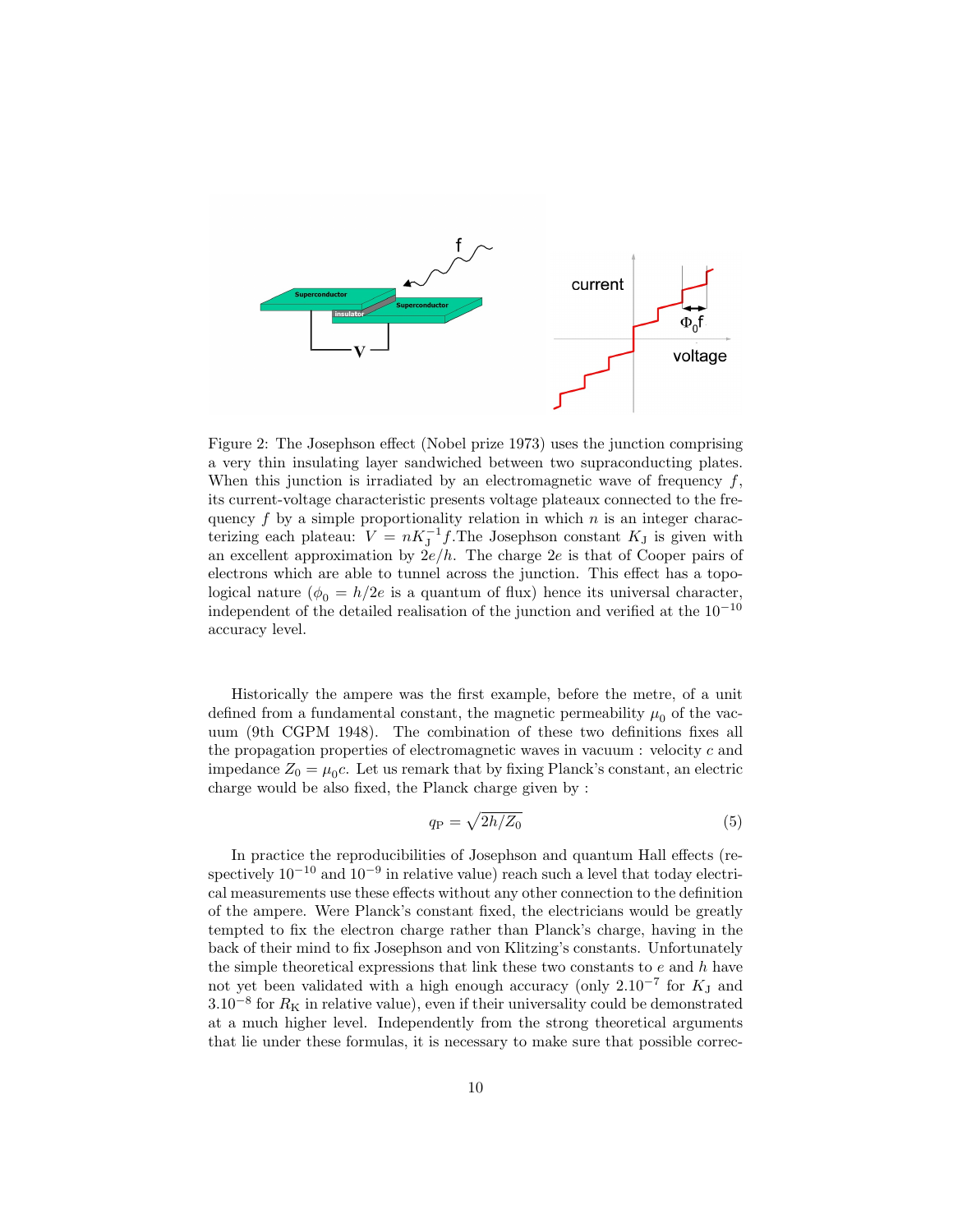

Figure 3: Quantum Hall effect. When a bidimensional gas of electrons in a semiconductor is submitted to a strong magnetic field, the transverse resistance (Hall resistance) exhibits steps quantized by the integer  $i$  and von Klitzing (Nobel prize 1985) resistance  $R_K$  whereas the longitudinal resistance vanishes:  $R_{\rm H}$  =  $R_{\rm K}/i$ . Here again the effect has a universal topological nature and is protected by the chiral anomaly introduced by Schwinger, which suggests that  $R_{\rm K} = h/e^2$  with an excellent approximation.

tions are low enough for both effects to achieve a reliable realization of  $2e/h$ and  $h/e^2$  (see figures 2 to 4).

In the case of the quantum Hall effect such a verification can be made because the ratio of the vacuum impedance to  $h/e^2$  is just the double of the fine structure constant  $\alpha$ . The vacuum impedance can be realized thanks to a calculable capacitor (Thomson-Lampard) and the comparison of  $Z_0/R_K$  with  $2\alpha$ value obtained by atom interferometry presently sets an uncertainty level around 10<sup>−</sup><sup>8</sup> and will certainly improve beyond 10<sup>−</sup><sup>8</sup> . In the case of the Josephson effect the limit comes from our insufficient knowledge of the proton gyromagnetic ratio. Fortunately, two other verifications will be possible with the metrologic triangle and the watt balance as we shall see below.

In fact, quantum electrical metrology is undergoing a third revolution with the SET (Single Electron Tunnelling) permitting to count electrons one by one. Then Ohm's law becomes an equality between frequencies: the electric potential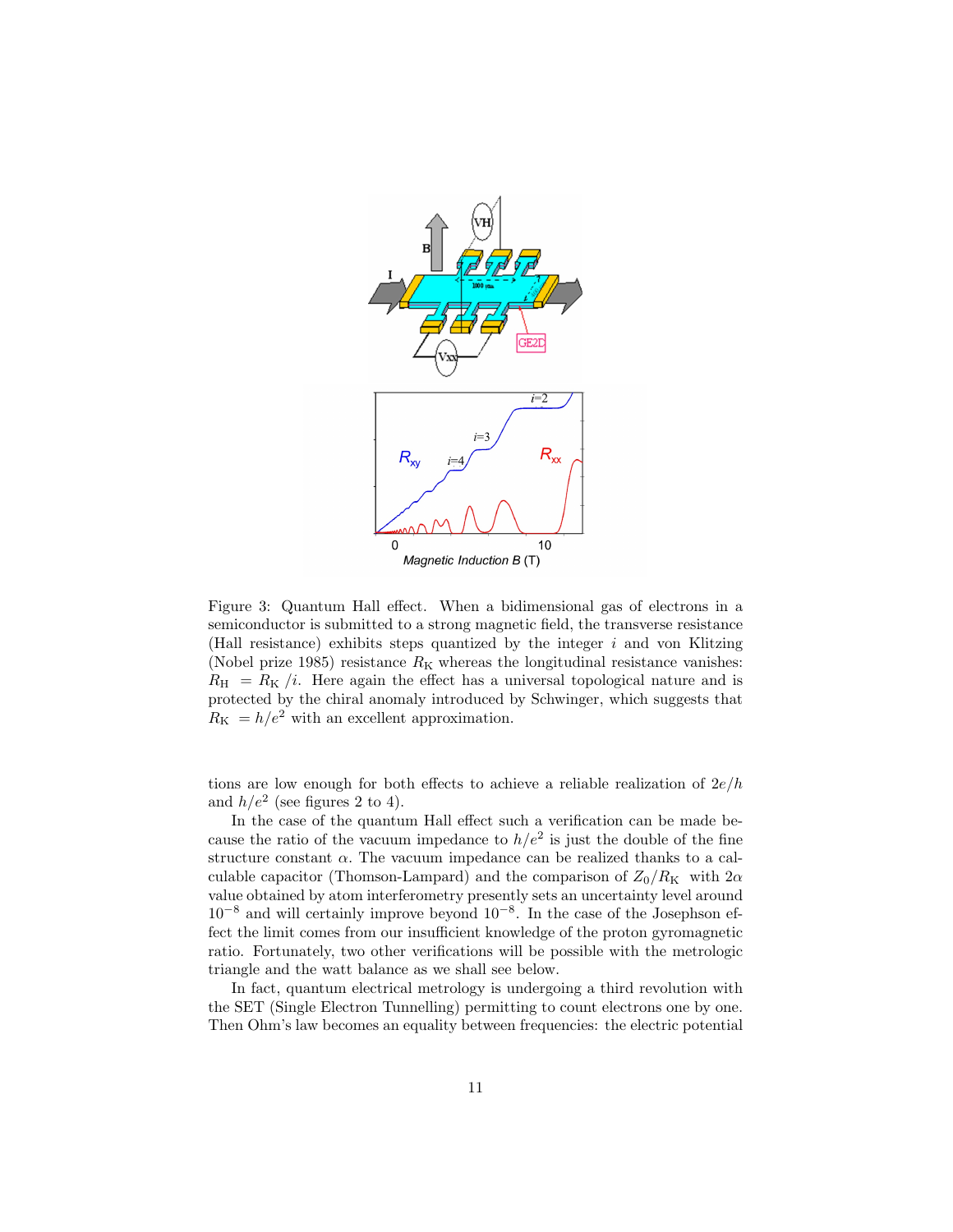difference is turned to a Josephson frequency, the electric current to a number of electrons by second, and the electric resistance expressed in terms of von Klitzing resistance has no dimension (see figure 5).

The closure of the metrological triangle will be a real test of the quantum realizations and of the theories that connect  $K_J$  and  $R_K$  to the fundamental constants of physics. Presently it is done at some  $10^{-7}$  level, but hopefully that limit will reach the 10−<sup>8</sup> level in the future.

Thus electrical metrology is in profound evolution. In the future it will occupy a key position for the entire metrology, especially thanks to the "electric" kilogram (see below). As for the electrical units, the question can be raised if one should fix the positron charge e or rather Planck's charge  $q_P$ ? The ratio of both charges being the square root of the fine structure constant, the corresponding uncertainty will be transferred to the non-fixed charge. Some arguments inspired by the recent theories of strings and an easier statement of gauge invariance point to the first choice. Caution towards the formulae giving  $K_J$  and  $R_K$  speaks for the second choice, which goes back to keep the vacuum impedance fixed as it is now. This choice has in fact already been made by the CIPM and the last recommendations of the CGPM are in favour of fixing the electric charge e.



Figure 4: The metrological triangle is the quantum realisation of Ohm' law. If the three effects are described by the canonical formulas with the same constants e and h in the three formulas:  $U = \frac{h}{2e} f, I = ef', \frac{R}{R_{K}} = \frac{e^2}{h} R$  one must check that  $U = RI$  leads to an equality between frequencies  $f = 2(R/R_K)f'$ .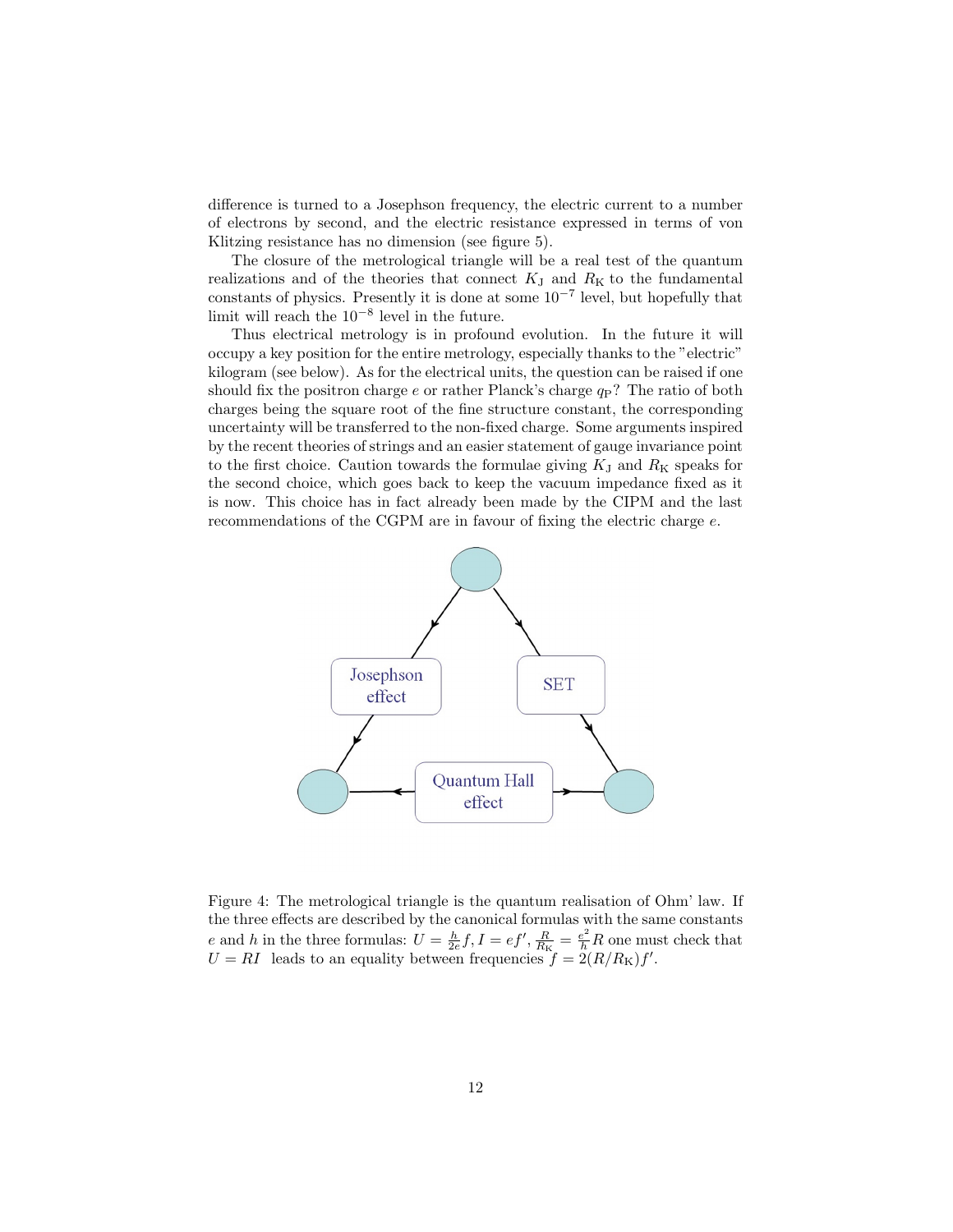#### 8 The electric kilogram and the watt balance

If the formulae giving  $K_J$  and  $R_K$  are considered to be valid, Josephson and quantum Hall effects can be combined to produce an electric power proportional to Planck's constant (figure 6):

$$
UI = (h/2e)^{2} / (h/e^{2}) f_{1} f_{2} = \frac{h}{4} f_{1} f_{2}
$$
 (6)

where  $f_1$  and  $f_2$  are the two Josephson frequencies involved in this measurement.

This opened a new way of measuring the de Broglie-Compton frequency of the kilogram, that of the "electric" kilogram. The "electric kilogram" was born with the watt balance, suggested by Kibble in 1975 [\[5\]](#page-26-6), which in one step (cryogenic version of the BIPM) or two steps (see figure 6), carries out the direct comparison between a mechanical watt realized by moving a mass in the gravitational field of the earth, and an electric watt given by the combination of Josephson and quantum Hall effects. Such a method demonstrated more than 20 years ago in the USA and in Great Britain that it could reach a level of relative uncertainty consistent with that of the present kilogram, i.e. some 10<sup>−</sup><sup>8</sup> . Two new realizations have been assembled and are under study, one in Switzerland and a newer one in France. Other programs will follow. Within a few years this effort is likely to offer the opportunity to keep track of the evolution of the present kilogram prototype, and later on to give a new definition of this kilogram by fixing its dBC frequency. Clearly there is a competition between two projects to define the mass unit: in the first project Planck's constant is fixed and the watt balance allows to measure masses easily; in the second one Avogadro's number is determined and fixed, and the mass unit is defined from an elementary mass such as the electron mass. However, in that case, the practical realization of a macroscopic mass still has to be done through the realization of a macroscopic object whose number of microscopic entities is known. The first point of view is the most attractive on the conceptual, theoretical and even practical levels, even if the mass unit expression is not easy to grasp for everyone. Anyway both ways towards Planck's constant will need to be fully reconciled.

The  $CCM<sup>4</sup>(2013)$  $CCM<sup>4</sup>(2013)$  $CCM<sup>4</sup>(2013)$  therefore *recommends* that the following conditions be met before the  $CIPM<sup>5</sup>$  $CIPM<sup>5</sup>$  $CIPM<sup>5</sup>$  asks  $CODATA<sup>6</sup>$  $CODATA<sup>6</sup>$  $CODATA<sup>6</sup>$  to adjust the values of the fundamental physical constants from which a fixed numerical value of the Planck constant will be adopted,

1. at least three independent experiments, including work from watt balance and XRCD experiments, yield consistent values of the Planck constant with relative standard uncertainties not larger than 5 parts in  $10^8$ ,

2. at least one of these results should have a relative standard uncertainty not larger than 2 parts in  $10^8$ ,

<span id="page-12-0"></span> $4$ Comité consultatif pour la masse et les grandeurs apparentées

<span id="page-12-1"></span> $^5\mathrm{Comit\'e}$  international des poids et mesures

<span id="page-12-2"></span><sup>6</sup>Committee on Data for Science and Technology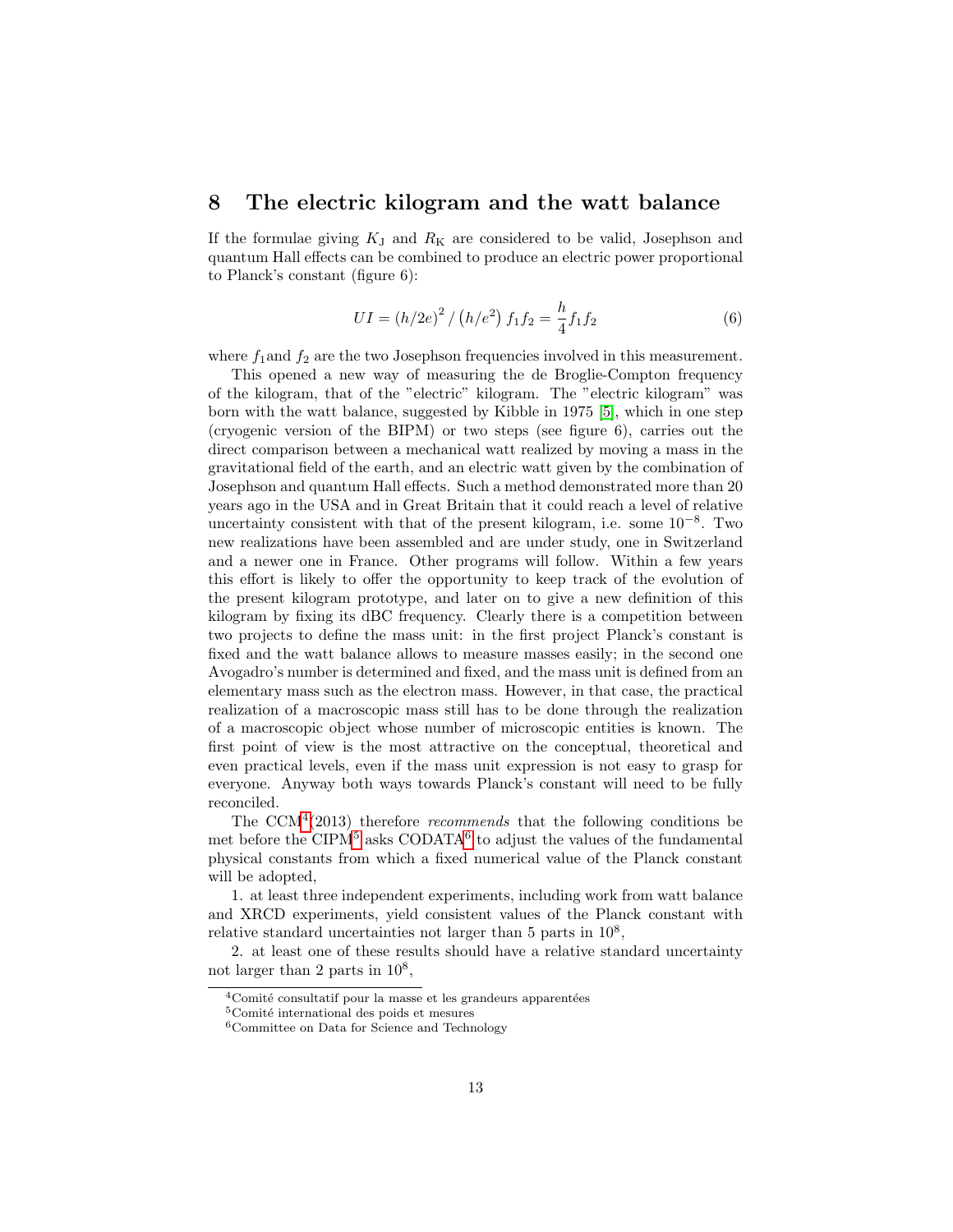3. the BIPM prototypes, the BIPM ensemble of reference mass standards used in the watt balance and XRCD experiments have been compared as directly as possible with the international prototype of the kilogram



Figure 5: In its classical version, the watt balance is operated in two steps. In the first one, the weight of the kilogram in the gravity field is balanced by the Laplace force exerted on a coil conducting an electric current and placed in a magnetic field. The current  $I$  is measured by the combination of Josephson and quantum Hall effects. In the second step the same coil is moved at constant speed v in the same magnetic field and the induced emf  $U$  is measured thanks to the Josephson effect. Under these conditions, the properties of the coil and of the magnetic field are common to both modes and the final formula expressing the equality between electrical and mechanical powers  $mgv = UI$  involves only times and frequencies for the de Broglie-frequency of the kilogram  $\nu_{dBC}$  =  $M_{\mathfrak{K}}c^2/h = f_1f_2\omega T^2/[4\varphi(v/c)]$  where the Josephson frequencies of the two steps are  $f_1$  and  $f_2$ . The velocity v is measured by optical interferometry and the terrestrial gravity field.

There has been much progress in the determination of Planck's constant in the recent past. A recent evaluation at NIST resulted in a value published in  $2014$  with a standard uncertainty of 4.5 parts in  $10^8$ . The last result from NRC has a standard uncertainty of 1.8 parts in  $10^8$  sufficient to meet condition 2 of CCM. There are a number of other watt balance experiments that will provide independent values.

We may imagine future ideal versions of the watt balance working as true matter-wave interferometers analogous to superconducting ring gyros [\[22,](#page-27-7) [23\]](#page-27-8). A superconducting coil directly connected to a Josephson junction works as a Cooper pair interferometer which experiences a phase shift from the change in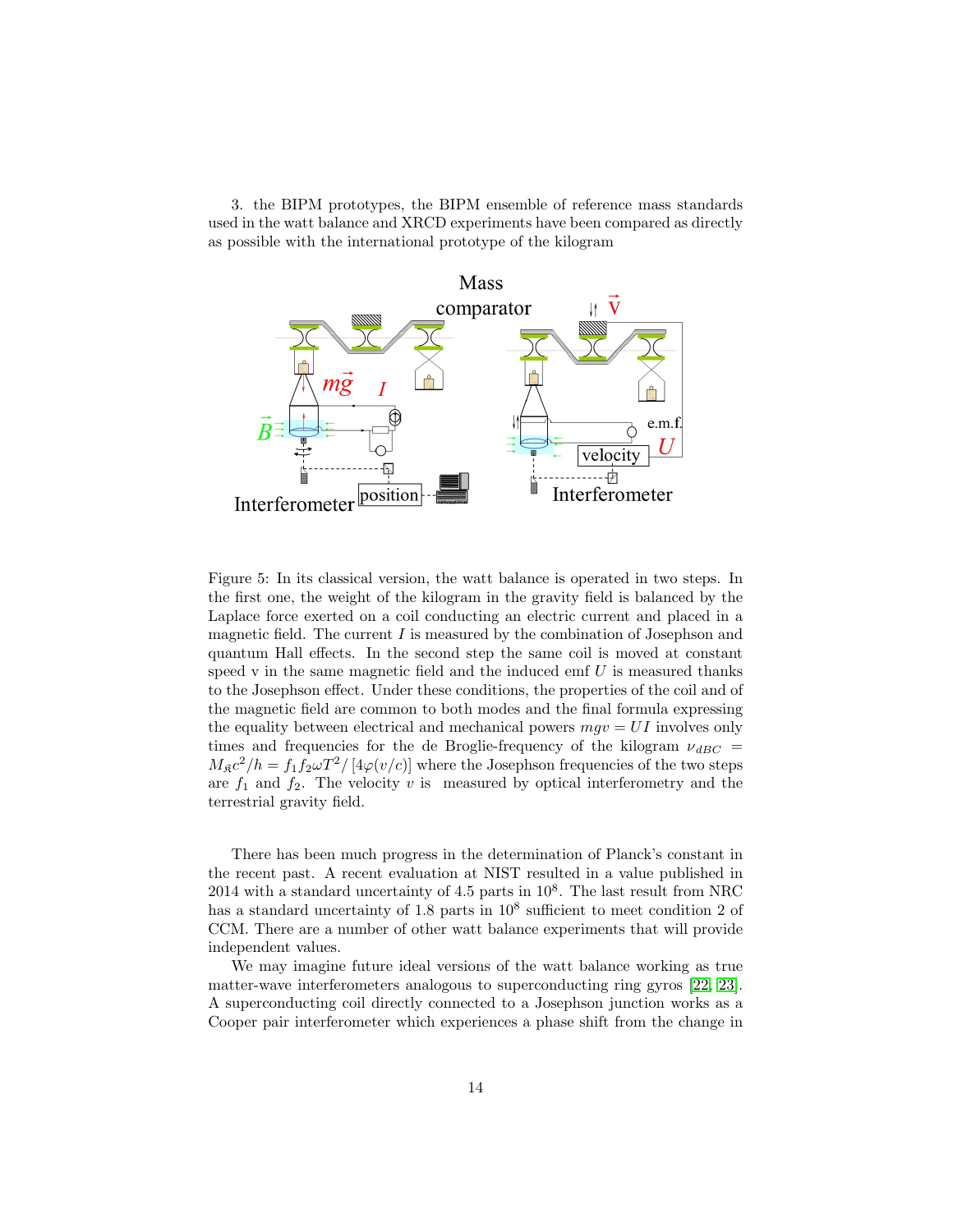gravitational potential. The power balance

$$
M_{\mathfrak{K}}gv = IU \tag{7}
$$

may be written as

$$
M_{\mathfrak{K}}c^2 \left(\frac{gvT}{c^2}\right) = N_{2e}hf_{\mathbf{J}}\tag{8}
$$

in which  $2eN_{2e}/T$  is the intensity of supercurrent, v and T are respectively the velocity and the duration of the coil vertical motion. The Josephson frequency  $f_{\rm J}$  thus appears as a measurement of the gravitational shift of the dBC frequency of  $N_{2e}$  Cooper pairs sharing the mass  $M_{\mathcal{R}}$ .

One can have a fascinating discussion on the question of whether quantum mechanics applies or not when at the macroscopic scale of the kilogram and on the real significance of the appearance of the Planck constant in the watt balance formula. This debate has already started and must continue. Whatever comes out, we are all already persuaded that the mass of a macroscopic object is the sum of that of all its microscopic constituents and of a weak approximately calculable interaction term. This hypothesis is implicit in both possible new definitions of the unit of mass. The concept of mass must be identical at all scales and mass is an additive quantity in the non-relativistic limit. There is no doubt also that, at the atomic scale, mass is directly associated with a frequency via the Planck constant. This frequency can be measured for atoms and molecules even though it is quite a large frequency. As mentioned earlier, measurements of  $mc^2/h$  are presently performed with a relative uncertainty much better than 10<sup>-8</sup>. By additivity the link between a macroscopic mass and a frequency is thus unavoidable. If one accepts to redefine the unit of mass from that of a microscopic particle such as the electron, then the link with the unit of time is ipso facto established with a relative uncertainty much better than  $10^{-8}$ .

Both units are *de facto* linked by the Planck constant to better than  $10^{-8}$ . It seems difficult to ignore this link and not to inscribe it in the formulation of the system of units, especially since it leads to a reduction of the number of independent units.

Another extremely important point is that mass is a relativistic invariant. It should thus never be associated with the frequency of a photon field, which transforms as the time component of a 4-vector in reference frame changes. The de Broglie-Compton frequency is a proper frequency, Lorentz scalar, equal by definition to  $mc^2/h$ .

Last, in the hypothesis of the mass unit being redefined by fixing Planck's constant, the mole could be redefined separately from the kilogram by fixing Avogadro's number. But should we not keep an exact molecular mass for carbon 12? If the mole is not any more directly connected to 12 grams of carbon, its definition amounts to define an arbitrary number and this number cannot be considered as a fundamental constant of nature. It is only if the mole remains defined by 12 grams of carbon that it rests on a true physical constant, the mass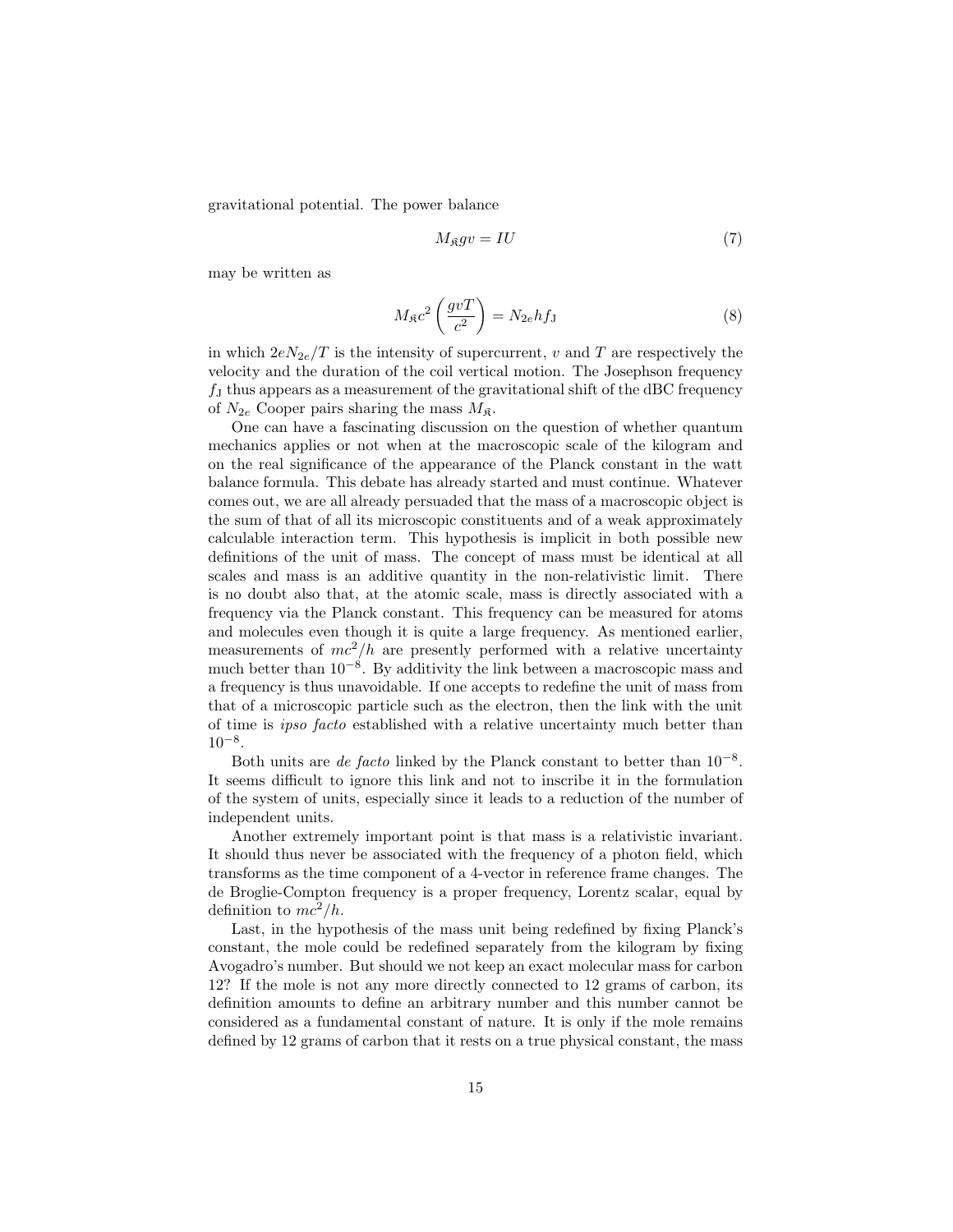of the carbon atom. This constant has to be determined experimentally if the unit of mass is defined by fixing the Planck constant.

### 9 Boltzmann's constant and the temperature unit

Statistical mechanics permits to go from probabilities to entropy thanks to another dimensioned fundamental constant, Boltzmann's constant  $k_B$ . Presently the scale of temperature is arbitrarily fixed by the water triple point, a natural phenomenon of course, but yet very far from fundamental constants.

By analogy with the case of Planck's constant, it seems natural to propose fixing Boltzmann's constant  $k_B$ . Indeed there is a deep analogy between the two "S's" of physics, which are action and entropy. They provide respectively the phases and the amplitudes for the density operator. The corresponding conjugate variables of energy are time and reciprocal temperature with the two associated fundamental constants: the quantum of action  $h$  and the quantum of information  $k_B$ . Both participate in statistical quantum mechanics through their ratio  $k_B/h$ . The evolution parameter  $\theta$  that comes in naturally <sup>[7](#page-15-0)</sup> in the combination of Liouville-von Neumann and Bloch equations for the density operator ρ:

$$
i\hbar \frac{\partial \rho}{\partial \theta} = (H - \langle E \rangle) \rho \tag{9}
$$

is the complex time:

$$
\theta = t + i\hbar \beta / 2 = t + i\hbar / 2k_{\text{B}}T \tag{10}
$$

The link between atom interferometry and the Doppler broadening of line shapes by the thermal motion of atoms is established in reference [\[16\]](#page-27-9) which brings the connection between phase and temperature measurements. The thermal motion of atoms is responsible for a loss of phase coherence and the Doppler broadening may be seen as a limited visibility of interference fringes.

An interesting analogy may be drawn for the two inaccessible limits that are the velocity of light c and the absolute zero temperature  $T = 0$ . In both cases the corresponding variable in  $\theta$  becomes infinite. Internal motion stops and both velocities  $d\tau/dt$  (cf Langevin twins) and  $u = \sqrt{2k_BT/m} \longrightarrow 0$  (The Doppler width and the black body radiation shift vanish as the thermal decoherence time increases).

To measure Boltzmann's constant several methods, particularly acoustic (propagation of sound in a gas), electrical (Johnson noise) and optical (Doppler width measurements), are presently being studied [\[25\]](#page-27-10). They convey the hope of a low enough uncertainty (about  $10^{-6}$ ) to consider a new definition of the kelvin from Boltzmann's constant later on. In principle, such a redefinition does not face objections, and so it could be done as soon as two different methods agree at the required accuracy. The Boltzmann constant comes into play at the microscopic level through its ratio to the Planck constant and at the macroscopic

<span id="page-15-0"></span><sup>7</sup>See for example the theory of linear absorption of light by gases and its application to the determination of Boltzmann's constant (reference CRAS 2009).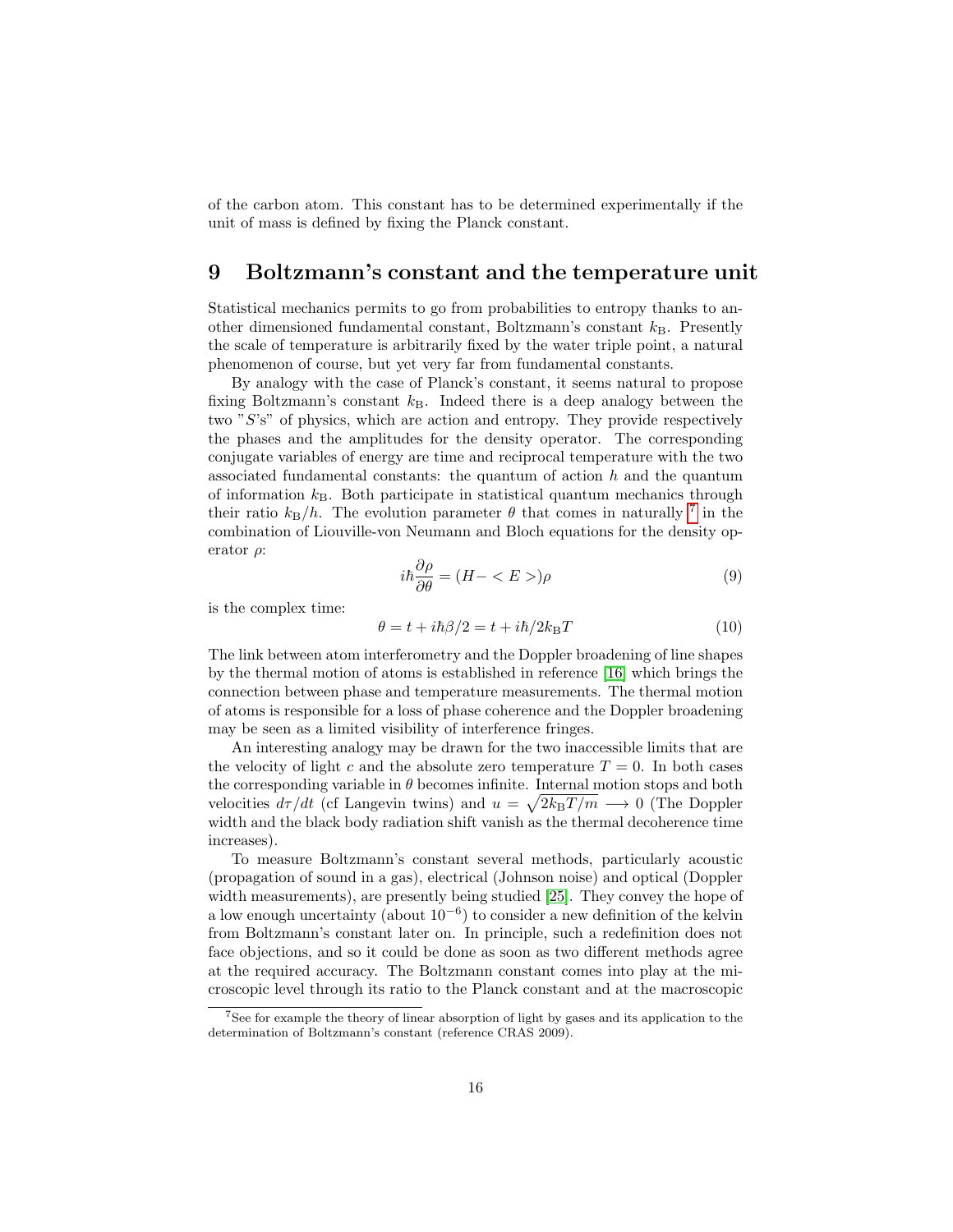level through its product by the Avogadro number. Any future redefinition of the kelvin should take into account one of these associations, according to the future definition of the unit of mass.

### 10 What about the time unit? Towards a totally unified system?

The measurement of time is the tip top of metrology. The accuracy of atomic clocks has steadily increased by a factor 10 every ten years and this rate has even accelerated recently with the advent of optical clocks [\[27,](#page-27-11) [28,](#page-27-12) [26\]](#page-27-13). Today their uncertainty reaches  $10^{-18}$ .



Figure 6: Evolution of the frequency accuracy of atomic clocks (from [\[27\]](#page-27-11))

Thanks to this very high level of accuracy, time and frequency measurements draw up the measurement of all other quantities. This progress has its roots in the most recent atomic physics with cold atoms and it finds everyday new applications, such as the global positioning satellite system (GPS). The teams of SYRTE at the Paris Observatory and at the Kastler-Brossel laboratory were pioneers in the use of cold atoms to create clocks with atomic fountains. Among new revolutions we can quote the optical clocks which, together with the frequency combs given by the femtosecond lasers (J.L. Hall and T.W. Haensch Nobel prize 2005) will permit to count better and faster, and there is every chance they will take the place of the microwave clocks in the future. The competition runs high between neutral atoms (in free flight or trapped in a light grating to benefit from the Lamb-Dicke effect) and trapped ions. In the end,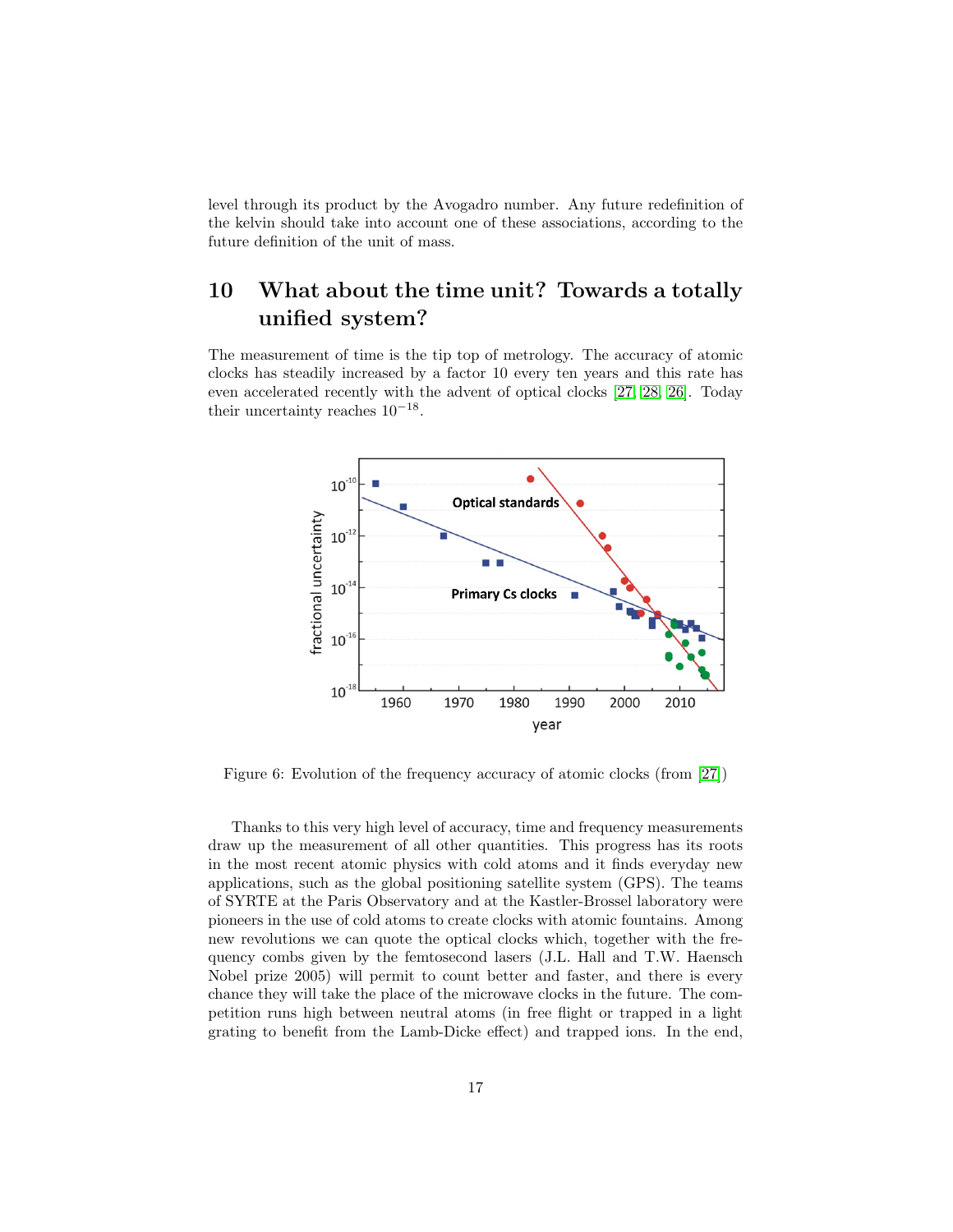what part will the space equipments play when it comes to compare clocks and to distribute time? In the future the use of clocks on earth will inevitably be stopped at the level  $10^{-17}$  by the lack of knowledge of the terrestrial gravitational potential. Then an orbital reference clock will be needed. In the future who will be the masters of time ?

The future possible redefinitions of the second are an open debate. Will the second have, like the metre, a universal definition assorted with a way to put it in practice, plus secondary realizations? This would raise, just as in the case of the metre, the question of a possible variation of the fundamental constants which would modify differently the different retained transitions. The rubidium has better collisional properties than the caesium and its hyperfine transition has been recommended by the CCTF (Consulting Committee for Time and Frequency) as a secondary representation of the time unit. On its side, hydrogen attracts many metrological physicists who would like the definition of the time unit to be based on its transition 1s-2s. That transition was the subject of spectacular intercomparisons (at  $10^{-14}$ ) with a cold Caesium fountain. A suitable combination of optical frequencies could also be used to best isolate the Rydberg constant from various corrections. The calculation of the hydrogen spectrum should be carried as far as possible, at the same time keeping in mind the considerable gap that will still separate theory from experience for a long time. Last but not least, between the Rydberg constant and the electron mass  $m_e$  we have the fine structure constant which is known only up to  $0.7.10^{-9}$  so far, either by measuring the anomalous magnetic moment of the electron or more recently by atom interferometry [\[17,](#page-27-5) [18\]](#page-27-6). Obviously there is still a long way to formally tie the time unit to a fundamental constant, but we must be aware of the implicit link existing between the definition of the time unit and these fundamental constants. In fact this situation is generic: owing to the permanent gap between theory and a naturally very reproducible phenomenon we might never be able to define units in terms of fundamental constants only. At some point we are satisfied with formulas which describe the phenomenon until we discover corrections that are too complex to be evaluated and we have then the choice between having a simple definition from a fundamental theory or the use of a complex but very reproducible experimental procedure. This is the situation for the time unit now. In any case let us recall that the frequency provided by an atomic clock should be corrected not only from the influence of all external fields but also of Doppler and recoil shifts in order to yield a true atom Bohr frequency and that such a Bohr frequency is the difference between two de Broglie-Compton frequencies. Should Planck's constant be fixed to define the unit of mass, the time unit would therefore always be defined by the difference between two masses of an atomic species. It is our choice to select either masses of elementary particles with the advantage of simplicity or masses corresponding to internal states of very complex objects far from fundamental physics but with the possible advantage of a better reproducibility.

As a finishing touch to this quick survey of the base units and their connexion with fundamental constants let us emphasize that a new metrology in which quantum mechanics plays a more and more important part is building up.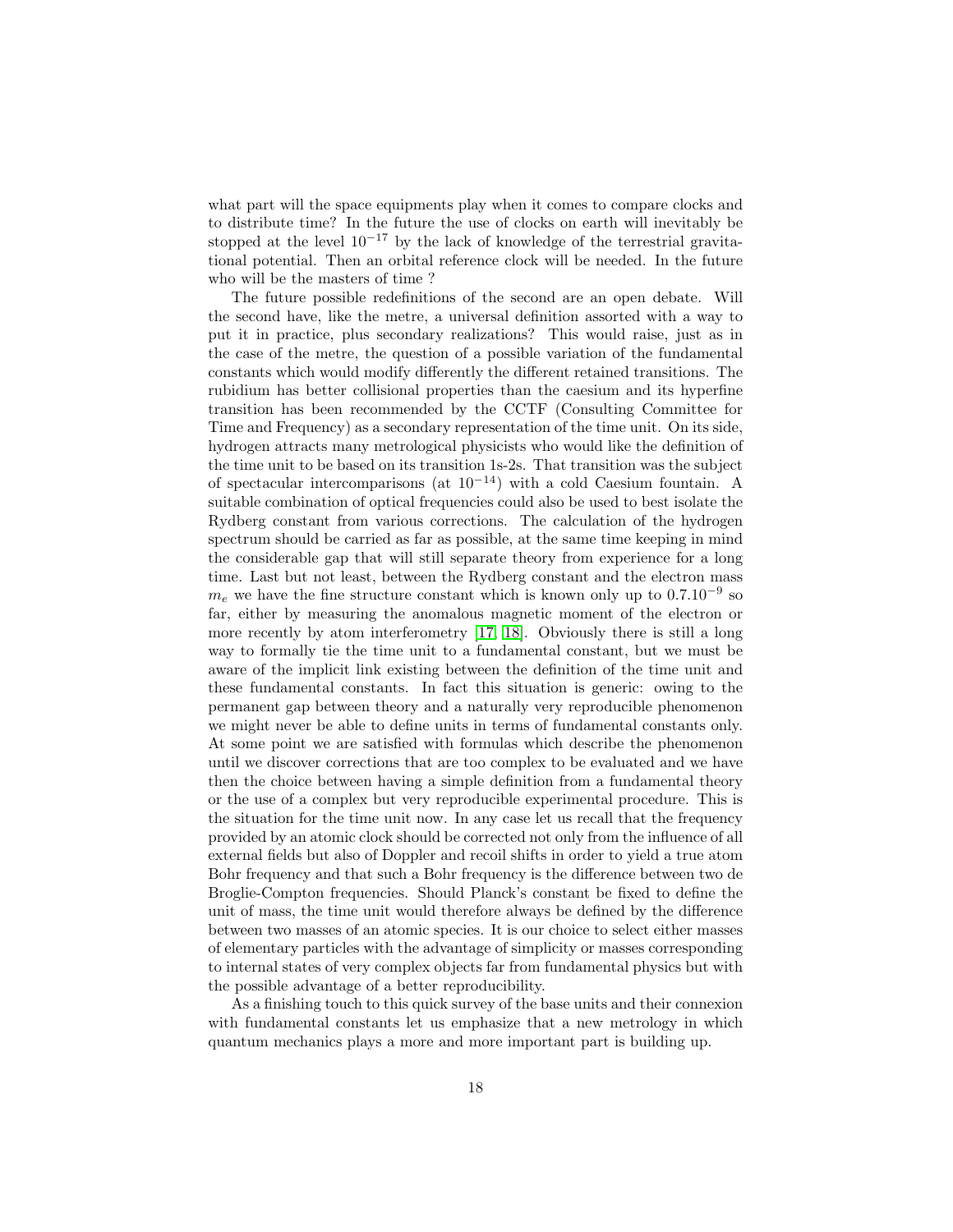Presently, the whole scientific community is still urged to throw light on the different choices aiming at the final decision at the CGPM of 2018.

# 11 A generalized framework for fundamental metrology: 5D geometry combining space-time and proper time

Beyond the choice of relevant fundamental constants we must give coherence to the new system of units. To obtain a consistent approach to this system we must inscribe it in a unified physical framework for fundamental metrology which contains a proper description of space-time, proper time and mass and includes gravitation and electromagnetism as the main interactions. This goal can be reached on purely geometrical grounds as we show in Appendix 2.

This 5D scheme includes General Relativity with a 4D metric tensor  $g^{\mu\nu}$ and an electromagnetic 4-potential  $A_{\mu}$  (with  $\mu, \nu = 0, 1, 2, 3$ ) thanks to a metric tensor  $G_{\hat{\mu}\hat{\nu}}$  for 5D such that the generalized interval given by:

$$
d\sigma^2 = G_{\hat{\mu}\hat{\nu}} d\hat{x}^{\hat{\mu}} d\hat{x}^{\hat{\nu}} \text{ with } \hat{\mu}, \hat{\nu} = 0, 1, 2, 3, 4 \tag{11}
$$

is an invariant.

This metric tensor in five dimensions  $G_{\hat{\mu}\hat{\nu}}$  is written as in Kaluza's theory [\[32\]](#page-28-1) to include the electromagnetic gauge field potential  $A_\mu$ :

$$
G_{\hat{\mu}\hat{\nu}} = \begin{pmatrix} G_{\mu\nu} & G_{\mu4} \\ G_{4\nu} & G_{44} \end{pmatrix} = \begin{pmatrix} g_{\mu\nu} - \kappa^2 A_{\mu} A_{\nu} & -\kappa A_{\mu} \\ -\kappa A_{\nu} & -1 \end{pmatrix}
$$

$$
G^{\hat{\mu}\hat{\nu}} = \begin{pmatrix} G^{\mu\nu} & G^{\mu4} \\ G^{4\nu} & G^{44} \end{pmatrix} = \begin{pmatrix} g^{\mu\nu} & -\kappa A^{\mu} \\ -\kappa A^{\nu} & -1 + \kappa^2 A^{\mu} A_{\mu} \end{pmatrix}
$$
(12)

where  $\kappa$  is given by the gyromagnetic ratio of the object<sup>[8](#page-18-0)</sup>. It is such that the

equation :

$$
G^{\hat{\mu}\hat{\nu}}\hat{p}_{\hat{\mu}}\hat{p}_{\hat{\nu}} = 0\tag{13}
$$

with

$$
\widehat{p}_{\widehat{\mu}} = (p_{\mu}, -mc) \tag{14}
$$

and  $G_{44} = -1$  is equivalent to the usual equation in 4D for a massive particle of mass  $m$  and charge  $q$ :

$$
g^{\mu\nu} (p_{\mu} - qA_{\mu}) (p_{\nu} - qA_{\nu}) = m^{2} c^{2}
$$
 (15)

<span id="page-18-0"></span><sup>8</sup>In the case of the electron:  $\kappa = e/m_ec$ , which can also be written as

$$
\frac{1}{c}\sqrt{\frac{\alpha}{\alpha_G}}\sqrt{4\pi\varepsilon_0 G}
$$

where we have introduced the dilaton field  $\sqrt{\alpha/\alpha_G}$  to make the connection with Kaluza's theory [\[32\]](#page-28-1).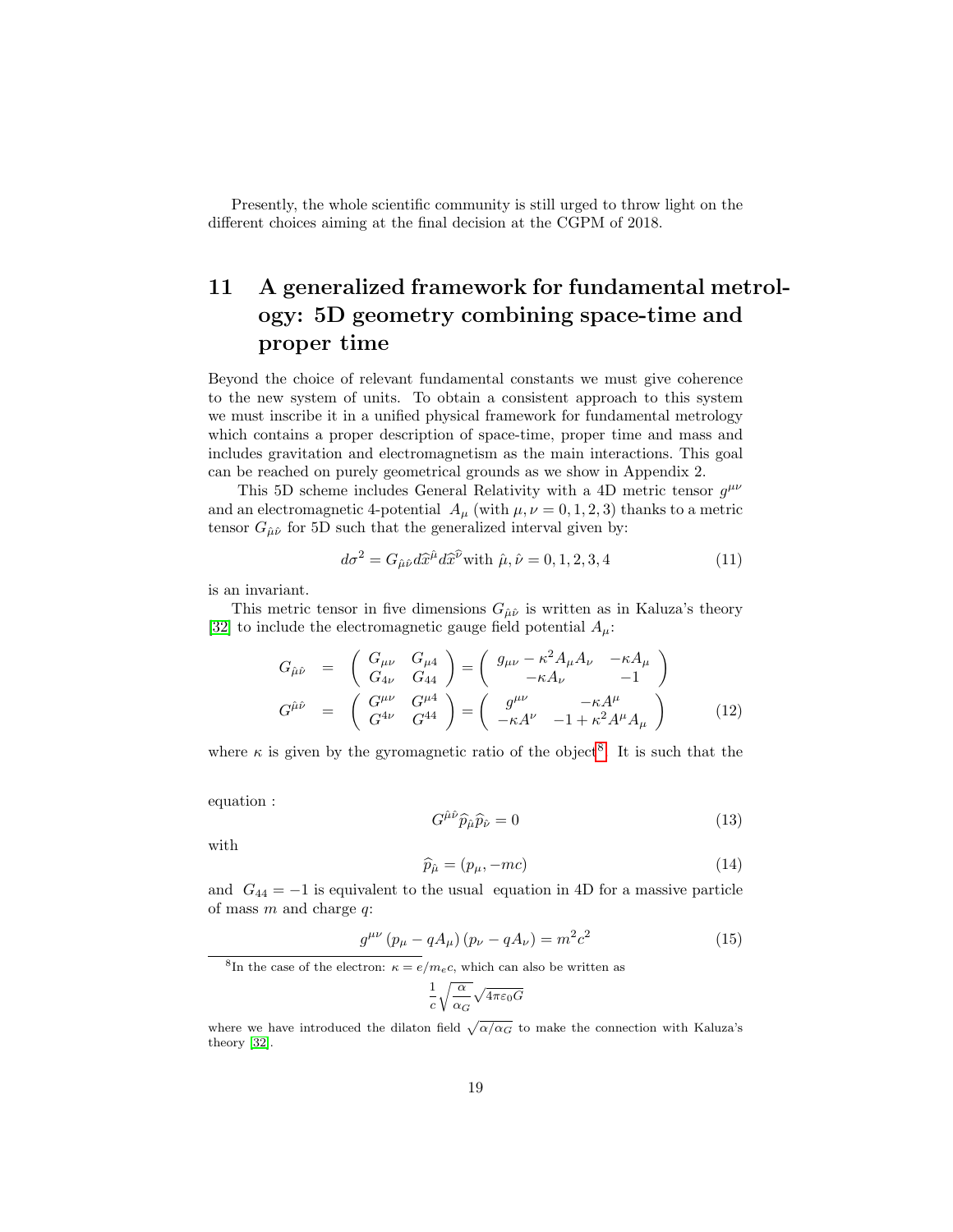These last equations give directly the Klein-Gordon equation in 5D for the field  $\varphi$ :

$$
\widehat{\Box}\varphi = G^{\hat{\mu}\hat{\nu}}\widehat{\nabla}_{\hat{\mu}}\widehat{\nabla}_{\hat{\nu}}\varphi = 0
$$
\n(16)

where the connection between mechanical quantities and quantum mechanical operators is made as usual through Planck's constant. This equation is analogous to the wave equation for massless particles in 4D.

The phase of this field is given by the 5D-superaction  $\hat{S}$  in units of  $\hbar$  and satisfies the Hamilton-Jacobi equation:

$$
G^{\hat{\mu}\hat{\nu}}\partial_{\hat{\mu}}\hat{S}\partial_{\hat{\nu}}\hat{S} = 0\tag{17}
$$

With this geometrical picture we have gathered all quantities concerned by the main base units: space-time, proper time, mass, gravito-inertial and electromagnetic fields in a phase without dimension. Any measurement can then be reduced to a phase measurement through a suitable interferometry experiment since all bases quantities enter the expression of a phase through a comparison with reference quantities of the same nature. This universal link is obtained by fixing Planck's constant. Mass and proper time are entangled concepts which correspond to conjugate variables in classical mechanics and to non-commuting operators in quantum mechanics in complete analogy with momentum and position operators. The photon box of the Einstein-Bohr controversy is a direct illustration of this quantum behaviour and of the non-commuting character of proper time and mass operators:

$$
[c\tau_{op}, m_{op}c] = i\hbar \tag{18}
$$

Their respective units thus require a joint definition in which the unit of mass is defined from the mass difference of the two levels involved in the definition of the unit of time. A compatible mise en pratique requires to associate a quantum clock with a macroscopic mass through a phase measurement either by atom interferometry and atom counting or in the watt balance. The Avogadro number is then obtained directly from the measurement of the de Broglie-Compton frequency of the carbon atom in a recoil experiment.

The proper time acquires a status in quantum mechanics and we may now describe the quantum theory of atomic clocks in general relativity from their internal properties since the phase of atom waves can be corrected from general relativistic effects such as the gravitational red shift [\[8\]](#page-26-7).

Finally, temperature and time can be combined in a complex time variable in the theory of clocks. This accounts for thermal decoherence through the Doppler shift in atom interferometers. A generalized line shape for the usual Doppler broadening can be derived accordingly [\[16\]](#page-27-9).

#### 12 Conclusion

Most base quantities of metrology, length, time, mass, electrical quantities, temperature are ultimately measured by optical or matter-wave interferometers.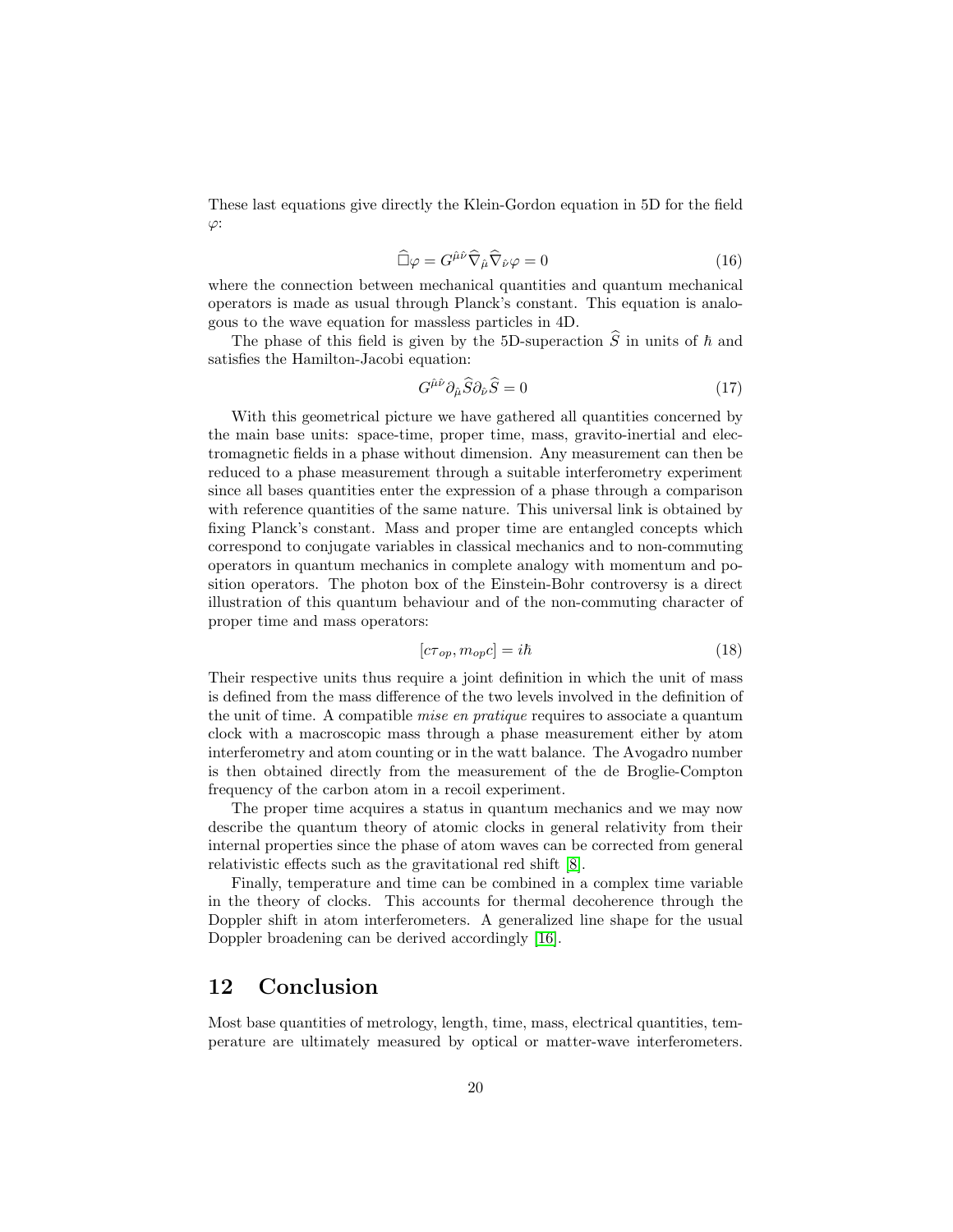Optics and quantum mechanics play a central role in the description of these devices. As a consequence, future fundamental metrology will deal essentially with phase measurements i.e. invariant numbers. One should also emphasize the non-commuting character of quantities like mass and proper time, which is a reason why Planck's constant has such a special place in the system of units. Base quantities should be quantum observables. Some appear as base quantities with their conjugate partner (e.g. mass and proper time), others do not (e.g. position coordinate and momentum). The quantum-mechanical link between conjugate quantities does not allow any more to leave Planck's constant out of the system of units, which would be the case if the mass unit continued to be defined by the mass of an object, whether macroscopic  $(\mathfrak{K})$  or microscopic (atom or electron). We have seen that a natural choice was to couple the definitions for mass and time units. Heisenberg's uncertainty relations will apply in the quantum limit<sup>[9](#page-20-0)</sup>. Measurement theory becomes essential to explore the limits of the new quantum metrology.

A natural 5D theoretical framework for the redefinition of the SI is completely provided by the connection between pure geometry, metric tensor and metrology, that we have outlined. In this way, a clear separation has been made between proper time (observable!) and time coordinate (not observable!) as distinct quantities sharing the same unit. The role of the electromagnetic field is to couple space-time and proper time coordinates through the corresponding offdiagonal components of the metric tensor. The 5D action gathers all phenomena and constants of interest for a fully relativistic quantum metrology in an invariant phase through Planck's constant and this includes the dephasing arising from gravito-inertial fields (e.g. the Sagnac effect or the effect of gravitational waves) as well as those of electromagnetic origin (such as the Aharonov-Bohm or the Aharonov-Casher effect).

Reduce the theory of measurements to the determination of quantum phases was our primary objective and this paper is a first attempt to go in this direction and to unify all aspects of modern quantum metrology. The perspective that we have adopted, incorporates naturally all relevant fundamental constants in a logical scheme with obvious constraints of economy, aesthetics and rigour. The final aim is, of course, to adopt a system of units free of arbitrary and artificial features, in harmony with contemporary physics.

### 13 Appendix 1: What framework for relativistic quantum metrology<sup>[10](#page-20-1)</sup>?

This framework is naturally the one imposed by the two great physical theories of the  $20<sup>th</sup>$  century: relativity and quantum mechanics. These two major theories themselves have given birth to quantum field theory, which incorporates all

<span id="page-20-0"></span><sup>9</sup>One should also keep in mind the uncertainty relation between phase and number of entities i.e. between action and quantity of matter.

<span id="page-20-1"></span> $10$ The following discussion is reproduced from references [\[1,](#page-26-0) [14\]](#page-26-1)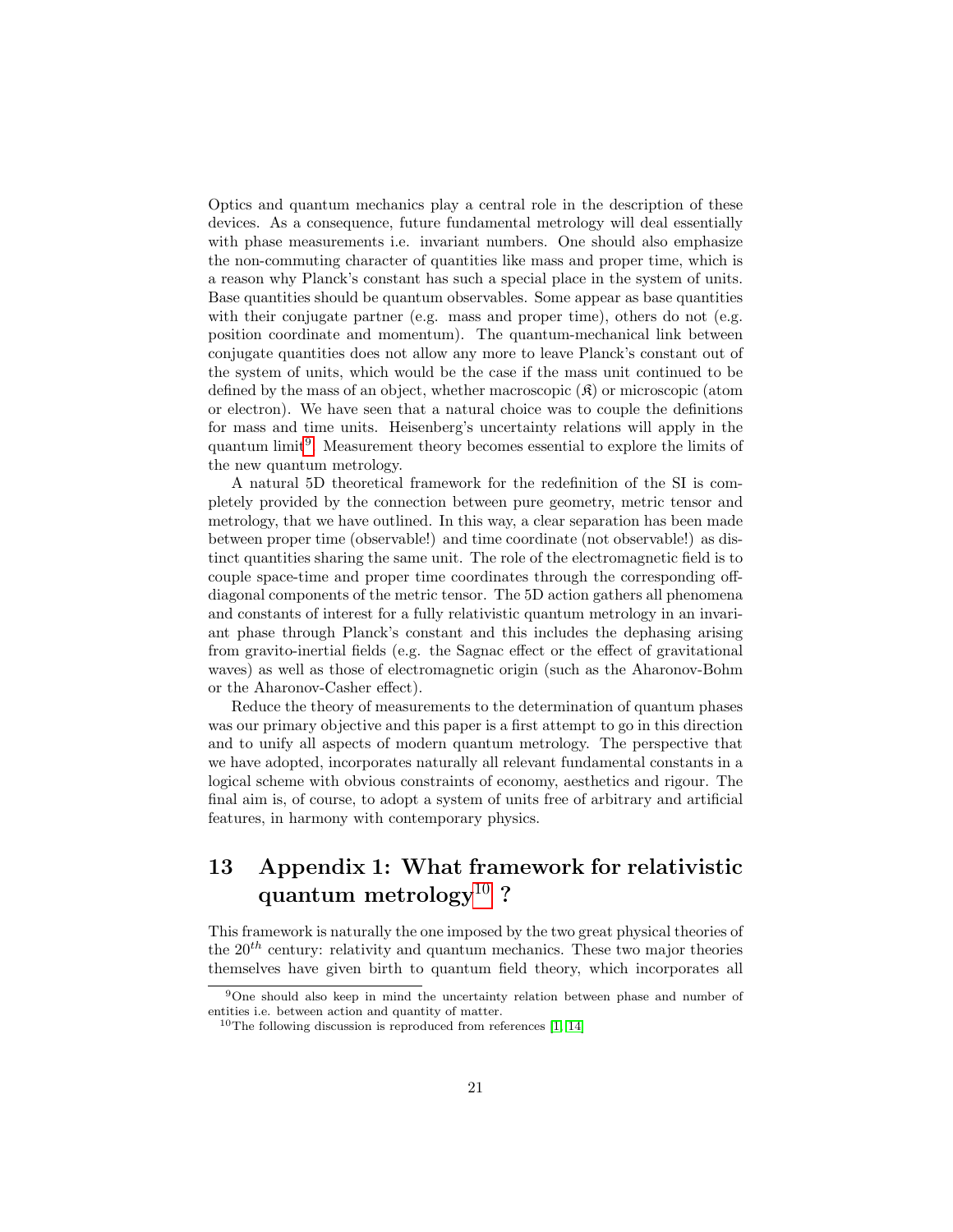their essential aspects and adds those associated with quantum statistics. The quantum theory of fields allows a unified treatment of fundamental interactions, especially, of electroweak and strong interactions within the standard model. General Relativity is a classical theory, hence gravitation remains apart and is reintegrated into the quantum world only in the recent theories of strings. We do not wish to go that far and we will keep to quantum electrodynamics and to the classical gravitation field. Such a framework is sufficient to build a modern metrology, taking into account an emerging quantum metrology. Of course, quantum physics has been operating for a long time at the atomic level, for example in atomic clocks, but now it also fills the gap between this atomic world and the macroscopic world, thanks to the phenomena of quantum interferences whether concerning photons, electrons, Cooper pairs or more recently atoms in atom interferometers [\[7\]](#page-26-3).

The main point is to distinguish between a "kinematical" framework associated with fundamental constants having a dimension, such as  $c, \hbar, k_B$ , and a "dynamical" framework where the interactions are described by coupling constants without dimension. The former framework relies on the Statistical Relativistic Quantum Mechanics of free particles, and the latter on the quantum field theory of interactions.

Two possible goals can be pursued:

1 - redefine each unit in terms of a fundamental constant with the same dimension e.g. mass in terms of the mass of an elementary particle

2 - reduce the number of independant units by fixing a fundamental constant having the proper dimension for this reduction e.g. fixing  $c$  to connect space and time units or  $\hbar$  to connect mass and time units.

The existence of fundamental constants with a dimension is often an indication that we are referring to the same thing with two different names. We recognize this identity as our understanding of the world gets deeper. We should then apply an economy principle (Occam's razor) to our unit system to take this into account and to display this connection.

When abandoning a unit for the sake of another, the first condition (C1) is thus to recognize an equivalence between the quantities measured with these units (e.g. equivalence between heat and mechanical energy and between mass and energy), or a symmetry of nature that connects these quantities in an operation of symmetry (for example a rotation transforming the space coordinates into one another or of a Lorentz transformation mixing the space and time coordinates).

A second condition (C2) is that a realistic and mature technology of measurement is to be found. For example, notwithstanding the equivalence between mass and energy, in practice the kilogram standard will not be defined by an energy of annihilation, but on the other hand, thanks to the watt balance, it can be tied to its Compton frequency  $M_K c^2/h$  by measurements of time and frequency.

A third condition (C3) is connected to the confidence felt for the understanding and the modelization of the phenomenon used to create the link between quantities. For instance, the exact measurement of distances by optical interfer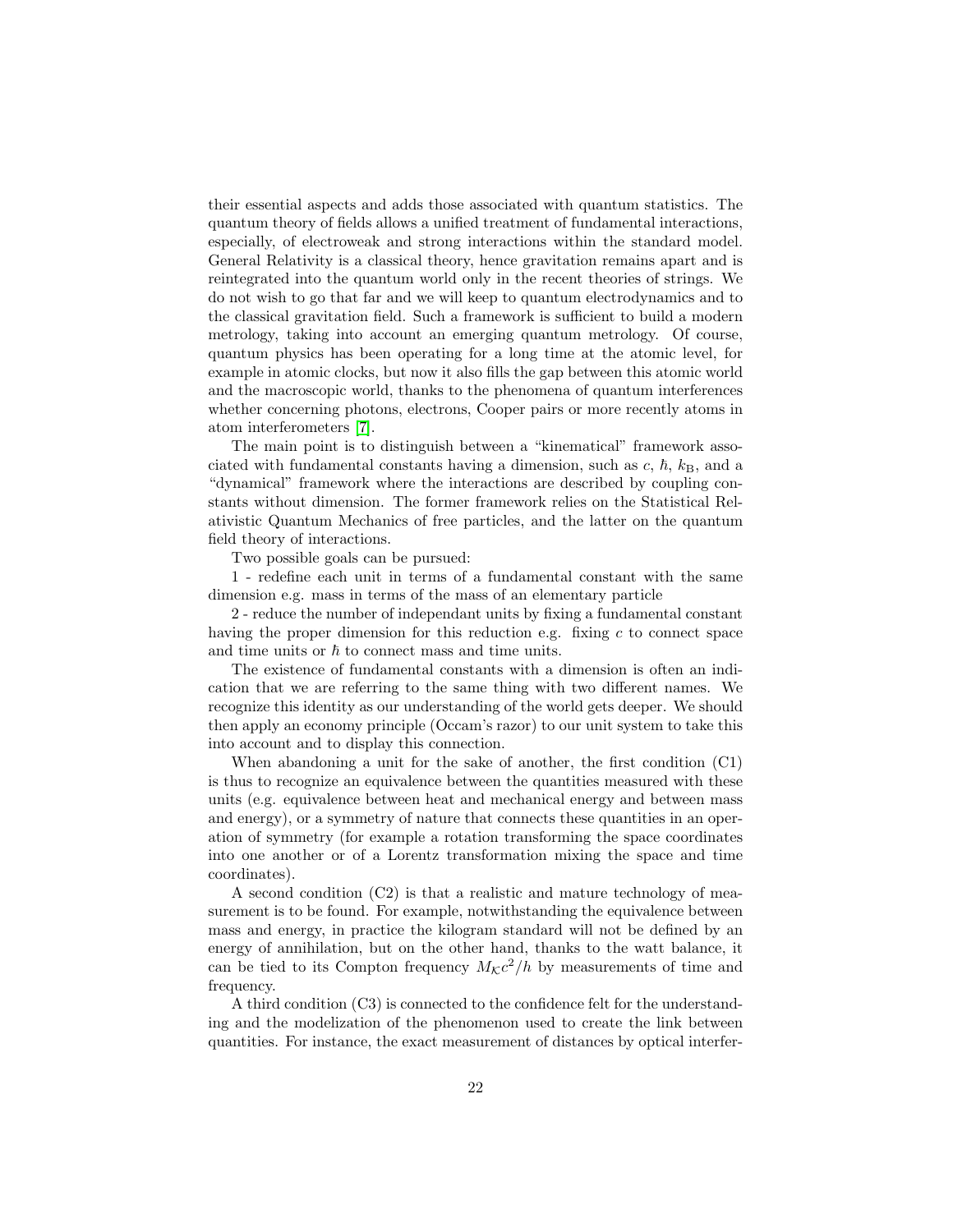ometry is never questioned because we believe that we know everything, and in any case, that we know how to calculate everything concerning the propagation of light. That is the reason why redefining the metre ultimately took place without much problem. On the other hand, measuring differences of potential by the Josephson effect or electrical resistances by the quantum Hall effect, still needs support, because despite a 10<sup>-9</sup> confirmation of their reproducibility, and a good understanding of the universal topological character behind these phenomena, some people still feel uncertain as to whether all possible small parasitical effects have been dealt with. For a physical phenomenon to be used to measure a quantity properly, is directly related to our knowledge of the whole underlying physics. In order to switch to a new definition, this psychological barrier must be overcome, and we must have complete faith in our total understanding of the essentials of the phenomenon. Therefore, through a number of experiments as varied as possible, we must make sure that the measurement results are consistent up to a certain level of accuracy which will be that of the "mise en pratique" and we must convince ourselves that no effect has been neglected at that level. If all of these conditions are fulfilled, the measured constant that linked the units for the two quantities will be fixed e.g. the mechanical equivalent of the calorie or the speed of light.

# 14 Appendix 2: The status of mass in classical relativistic mechanics: from 4 to 5 dimensions

In special relativity, the total energy E and the momentum components  $p^1, p^2, p^3$ of a particle, transform as the contravariant components of a four-vector

$$
p^{\mu} = (p^0, p^1, p^2, p^3) = (E/c, \overrightarrow{p})
$$
\n(19)

and the covariant components are given by :

$$
p_{\mu} = g_{\mu\nu} p^{\nu} \tag{20}
$$

where  $g_{\mu\nu}$  is the metric tensor. In Minkowski space of signature  $(+, -, -, -)$ :

$$
p_{\mu} = (p_0, p_1, p_2, p_3) = (E/c, -p^1, -p^2, -p^3)
$$
\n(21)

These components are conserved quantities when the considered system is invariant under corresponding space-time translations. They will become the generators of space-time translations in the quantum theory. For massive particles of rest mass m, they are connected by the following energy-momentum relation :

<span id="page-22-0"></span>
$$
E^2 = p^2c^2 + m^2c^4 \tag{22}
$$

or, in manifestly covariant form,

$$
p^{\mu}p_{\mu} - m^2c^2 = 0 \tag{23}
$$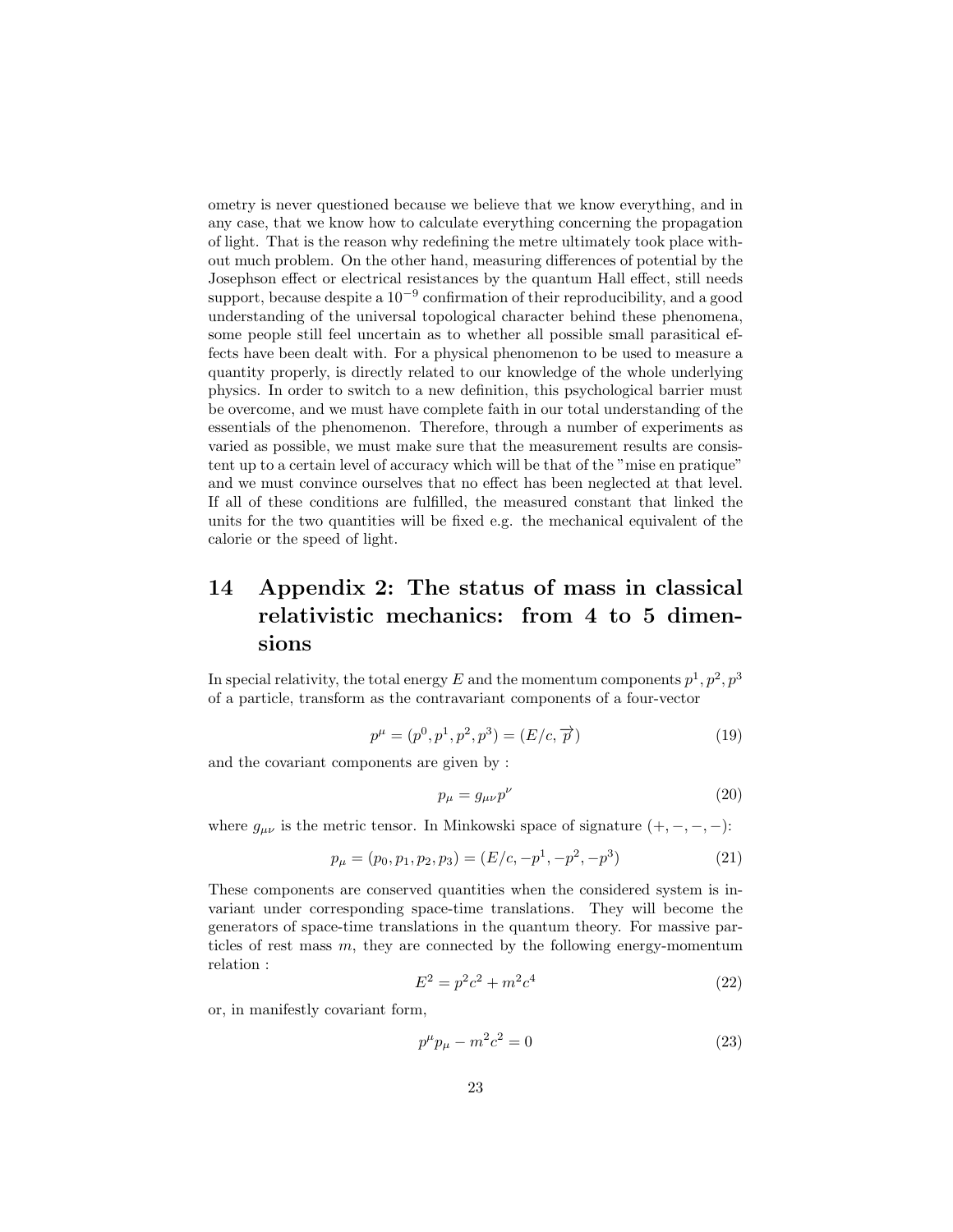This equation cannot be considered as a definition of mass since the origin of mass is not in the external motion but rather in an internal motion. It simply relates two relativistic invariants and gives a relativistic expression for the total energy. Thus mass appears as an additional momentum component mc corresponding to internal degrees of freedom of the object and which adds up quadratically with external components of the momentum to yield the total energy squared (Pythagoras' theorem). In the reference frame in which  $p = 0$ the squared mass term is responsible for the total energy and mass can thus be seen as stored internal energy just like kinetic energy is a form of external energy. Even when this internal energy is purely kinetic e.g. in the case of a photon in a box, it appears as pure mass  $m^*$  for the global system (i.e. the box). This new mass is the relativistic mass of the stored particle:

$$
m^*c^2 = \sqrt{p^2c^2 + m^2c^4} \tag{24}
$$

The concept of relativistic mass has been criticized in the past but it becomes relevant for embedded systems. We may have a hierarchy of composed objects (e.g. nuclei, atoms, molecules, atomic clock ...) and at each level the mass  $m^*$ of the larger object is given by the sum of energies  $p^0$  of the inner particles. It transforms as  $p^0$  with the internal coordinates and is a scalar with respect to the upper level coordinates.

Mass is conserved when the system under consideration is invariant in a proper time translation and will become the generator of such translations in the quantum theory. In the case of atoms, the internal degrees of freedom give rise to a mass which varies with the internal excitation. For example, in the presence of an electromagnetic field inducing transitions between internal energy levels, the mass of atoms becomes time-dependent (Rabi oscillations). It is thus necessary to enlarge the usual framework of dynamics to introduce this new dynamical variable as a fifth component of the energy-momentum vector.

Equation [\(23\)](#page-22-0) can be written with a five dimensional notation :

$$
G^{\hat{\mu}\hat{\nu}}\hat{p}_{\hat{\mu}}\hat{p}_{\hat{\nu}} = 0 \text{ with } \hat{\mu}, \hat{\nu} = 0, 1, 2, 3, 4 \tag{25}
$$

where  $\hat{p}_{\hat{\mu}} = (p_{\mu}, p_4 = -mc)$ ;  $G^{\mu\nu} = g^{\mu\nu}$ ;  $G^{\hat{\mu}4} = G^{4\hat{\nu}} = 0$ ;  $G^{44} = G_{44} = -1$ <br>This loods us to consider also the picture in the coordinate space and its

This leads us to consider also the picture in the coordinate space and its extension to five dimensions. As in the previous case, we have a four-vector representing the space-time position of a particle:

<span id="page-23-0"></span>
$$
x^{\mu} = (ct, x, y, z)
$$

and in view of the extension to general relativity:

$$
dx^{\mu} = (cdt, dx, dy, dz) = (dx^{0}, dx^{1}, dx^{2}, dx^{3})
$$
\n(26)

The relativistic invariant is, in this case, the elementary interval ds, also expressed with the proper time  $\tau$  of the particle:

$$
ds^{2} = dx^{\mu} dx_{\mu} = c^{2} dt^{2} - d\vec{x}^{2} = c^{2} d\tau^{2}
$$
 (27)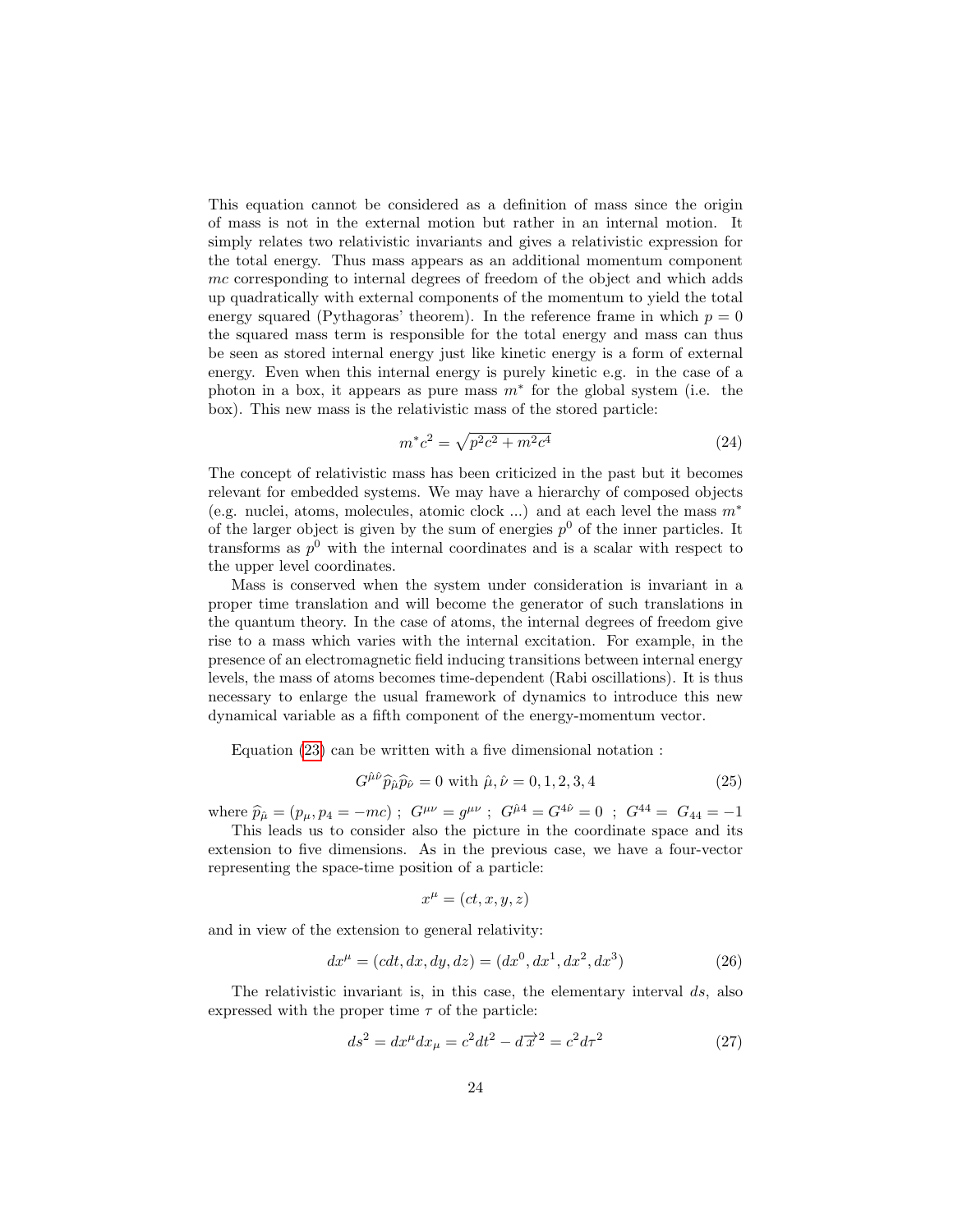which is, as that was already the case for mass, equal to zero for light

$$
ds^2 = 0\tag{28}
$$

and this defines the usual light cone in space-time.

For massive particles proper time and interval are non-zero and equation [\(27\)](#page-23-0) defines again an hyperboloid. As in the energy-momentum picture we may enlarge our space-time with the additional dimension  $s = c\tau$ 

$$
d\hat{x}^{\hat{\mu}} = (cdt, dx, dy, dz, cd\tau) = (dx^0, dx^1, dx^2, dx^3, dx^4)
$$
 (29)

and introduce a generalized light cone for massive particles<sup>[11](#page-24-0)</sup>

$$
d\sigma^2 = G_{\mu\nu} d\widehat{x}^{\mu} d\widehat{x}^{\widehat{\nu}} = c^2 dt^2 - d\overrightarrow{x}^2 - c^2 d\tau^2 = 0
$$
 (30)

As pointed out in the case of mass, proper time is not defined by this equation from other coordinates but is rather a true evolution parameter representative of the internal evolution of the object. It coincides only numerically with the time coordinate in the frame of the object through the relation:

$$
cd\tau = \sqrt{G_{00}}dx^0\tag{31}
$$

Finally, if we combine momenta and coordinates to form a mixed scalar product, we obtain a new relativistic invariant which is the differential of the action. In 4D:

$$
dS = -p_{\mu}dx^{\mu} \tag{32}
$$

and in 5D we shall therefore introduce the superaction:

$$
\widehat{S} = -\int \widehat{p}_{\hat{\mu}} d\widehat{x}^{\hat{\mu}} \tag{33}
$$

equivalent to

$$
\widehat{p}_{\hat{\mu}} = -\frac{\partial \widehat{S}}{\partial \widehat{x}^{\hat{\mu}}} \quad \text{with } \hat{\mu} = 0, 1, 2, 3, 4 \tag{34}
$$

If this is substituted in

$$
G^{\hat{\mu}\hat{\nu}}\hat{p}_{\hat{\mu}}\hat{p}_{\hat{\mu}} = 0\tag{35}
$$

we obtain the Hamilton-Jacobi equation in 5D

$$
G^{\hat{\mu}\hat{\nu}}\partial_{\hat{\mu}}\hat{S}\partial_{\hat{\nu}}\hat{S} = 0\tag{36}
$$

which has the same form as the eikonal equation for light in 4D. It is already this striking analogy which pushed Louis de Broglie to identify action and the

<span id="page-24-0"></span> $11$ In this picture, anti-particles have a negative mass and propagate backwards on the fifth axis as first pointed out by Feynman. Still, their relativistic mass  $m^*$  is positive and hence they follow the same trajectories as particles in gravitational fields as one can check from the equations of motion [\[15\]](#page-26-8).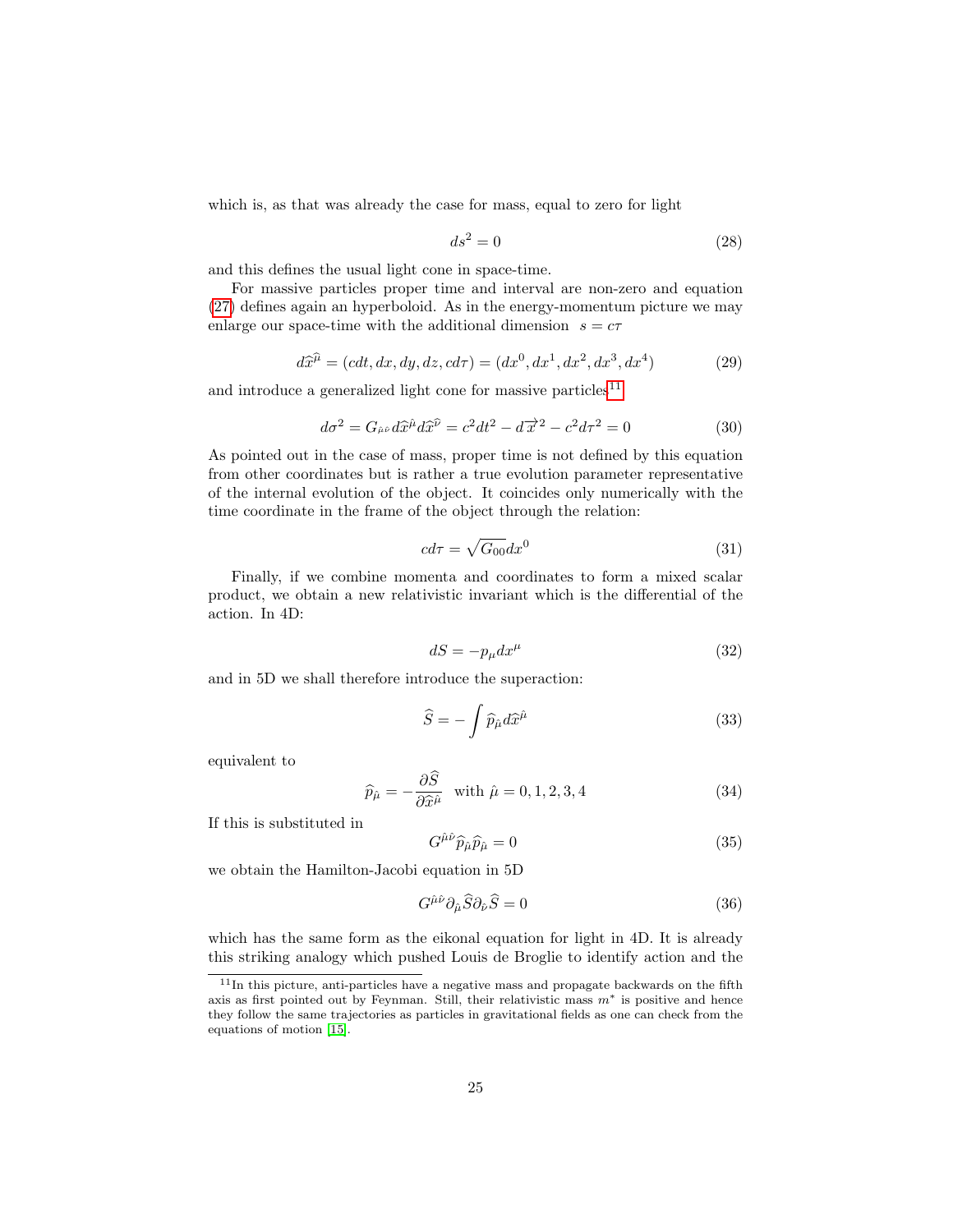phase of a matter wave in the 4D case. We shall follow the same track for a quantum approach in our 5D case.

What is the link between the three previous invariants given above? As in optics, the direction of propagation of a particle is determined by the momentum vector tangent to the trajectory. The 5D momentum can therefore be written in the form:

$$
\widehat{p}^{\hat{\mu}} = d\widehat{x}^{\hat{\mu}} / d\lambda \tag{37}
$$

where  $\lambda$  is an affine parameter varying along the ray. This is consistent with the invariance of these quantities for uniform motion.

In 4D the canonical 4-momentum is:

$$
p_{\mu} = mc \frac{g_{\mu\nu} dx^{\nu}}{\sqrt{g_{\mu\nu} dx^{\mu} dx^{\nu}}} = mc g_{\mu\nu} u^{\nu}
$$
 (38)

where  $u^{\nu} = dx^{\nu}/d\tau$  is the normalized 4-velocity with  $d\tau = \sqrt{g_{\mu\nu}dx^{\mu}dx^{\nu}}$  given by [\(27\)](#page-23-0).

We observe that  $d\lambda$  can always be written as the ratio of a time to a mass:

$$
d\lambda = \frac{d\tau}{m} = \frac{dt}{m^*} = \frac{d\theta}{M} = \dots
$$
 (39)

where  $\tau$  is the proper time of individual particles (e.g. atoms in a clock or in a molecule),  $t$  is the time coordinate of the composed object (clock, interferometer or molecule) and  $\theta$  its proper time; m,  $m^*$ , M are respectively the mass, the relativistic mass of individual particles and their contribution to the scalar mass of the device or composed object.

From :

$$
d\sigma^2 = G_{\hat{\mu}\hat{\nu}} d\hat{x}^{\hat{\mu}} d\hat{x}^{\hat{\nu}} = 0 \tag{40}
$$

we infer that in 5D

$$
d\widehat{S} = 0\tag{41}
$$

wheras in 4D

$$
dS = -p_{\mu}dx^{\mu} = -mc^2d\tau\tag{42}
$$

As a consequence the quantum mechanical phase also cancels along the classical trajectory in 5D. The particle is naturally associated with the position where all phases cancel to generate a constructive interference.

The previous 5D scheme can be extended to General Relativity with a 4D metric tensor  $g^{\mu\nu}$  and an electromagnetic 4-potential  $A_{\mu}$  [\[15\]](#page-26-8) with the metric tensor given in the main text.

#### 14.1 Acknowledgements

This paper is adapted from an article in "La lettre de l'Académie des sciences" n°20 (2007) which was kindly translated to English by Mrs Marie-Claire Céreuil. The author is also grateful to a number of colleagues for constructive comments and especially Dr. Olivier Darrigol, Dr. Nadine de Courtenay, Dr. Franck Pereira and Pr. Marc Himbert.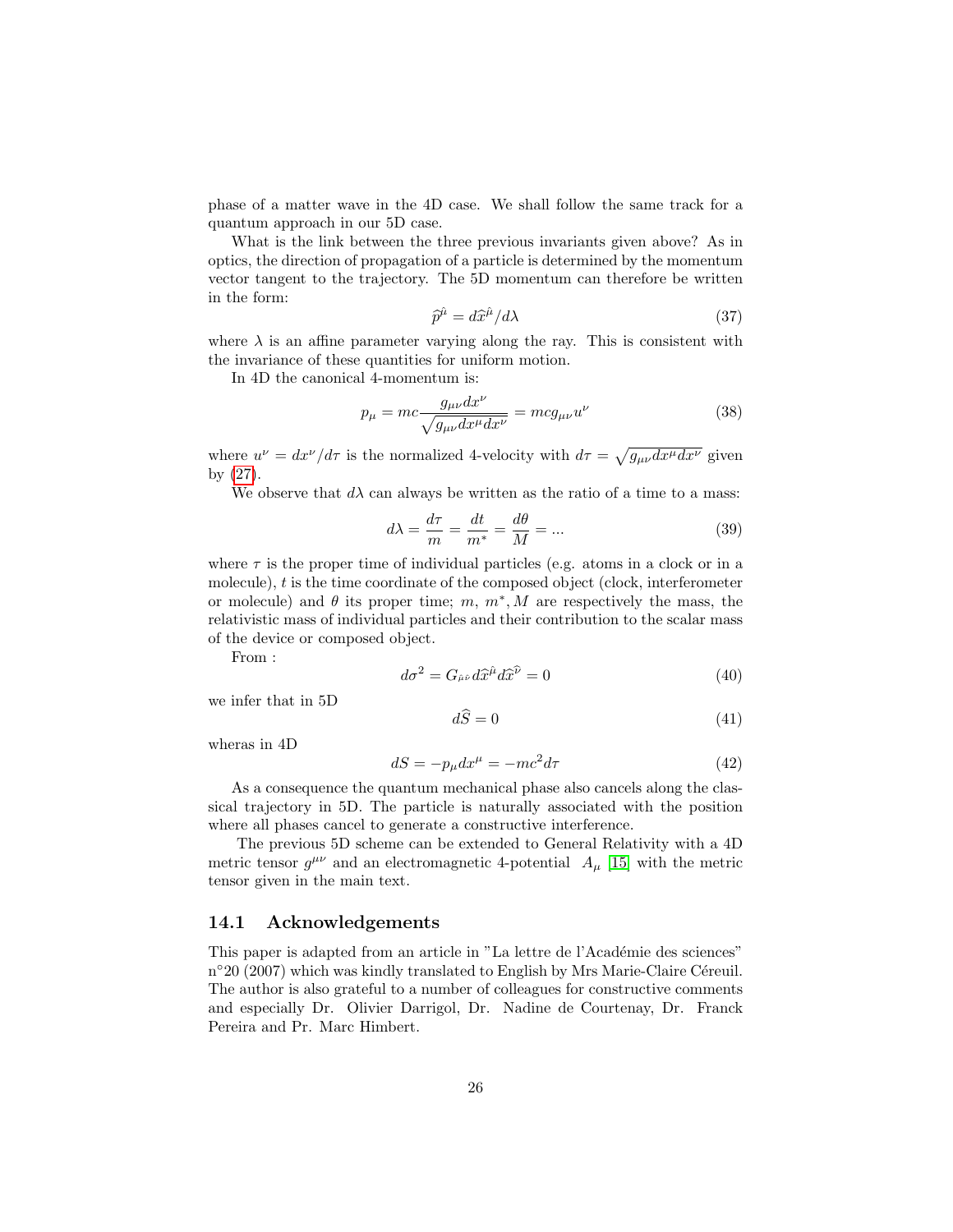#### References

- <span id="page-26-0"></span>[1] Christian J. Bordé, *Métrologie fondamentale: unités de base et constantes* fondamentales, C.R. Physique 5, 813-820 (2004).
- [2] B. N. Taylor and P. J. Mohr, The role of fundamental constants in the international system of units (SI): present and future, IEEE Trans. on Inst. and Meas., 50, 563-567 (2001).
- [3] J.W.G. Wignall, Proposal for an absolute, atomic definition of mass, Phys. Rev. Letters, 68, 5-8 (1992).
- [4] F. Piquemal et al., Fundamental electrical standards and the quantum metrological triangle, in [\[24\]](#page-27-14), 857-879.
- <span id="page-26-6"></span>[5] B. P. Kibble, A measurement of the gyromagnetic ratio of the proton by the strong field method, in Atomic an fundamental constants 5, ed J.H. Sanders and A. H. Wapstra, Plenum Press, New York 5 (1975) pp. 545-551.
- [6] B. N. Taylor and P. J. Mohr, On the redefinition of the kilogram, Metrologia, 36, 63-64 (1999).
- <span id="page-26-3"></span>[7] Christian J. Bordé, Atomic interferometry with internal state labelling, Phys. Lett., A140, 10-12 (1989).
- <span id="page-26-7"></span>[8] Christian J. Bordé, Atomic clocks and inertial sensors, Metrologia, 39 (5) 435-463 (2002).
- <span id="page-26-4"></span>[9] Atom Interferometry, ed. P. Berman, Academic Press (1997).
- <span id="page-26-2"></span>[10] Ch. J. Bordé and J. L. Hall, *Direct resolution of the recoil doublets using* saturated absorption techniques, Bull. Amer. Phys. Soc., 19, 1196 (1974).
- [11] J. L. Hall, Ch. J. Bordé and K. Uehara, *Direct optical resolution of the* recoil effect using saturated absorption spectroscopy, Phys. Rev. Letters, 37, 1339-1342 (1976).
- [12] T. Heupel, M. Mei, M. Niering, B.Gross, M. Weitz, T. W. Hänsch and Ch. J. Bordé, *Hydrogen atom interferometer with short light pulses*, Europhysics Lett., 57, 158-163 (2002).
- <span id="page-26-5"></span>[13] Christian J. Bordé, *Matter-wave interferometers: a synthetic approach*, in [\[9\]](#page-26-4).
- <span id="page-26-1"></span>[14] Christian J. Bordé, *Base units of the SI*, *fundamental constants and modern* quantum physics, Phil. Trans. Roy. Soc., 363, 2177-2202 (2005) p. 2182.
- <span id="page-26-8"></span>[15] Christian J. Bord´e, Atom interferometry using internal excitation: Foundations and recent theory, International School of Physics "Enrico Fermi" - COURSE CLXXXVIII Atom Interferometry (2014) 143-170.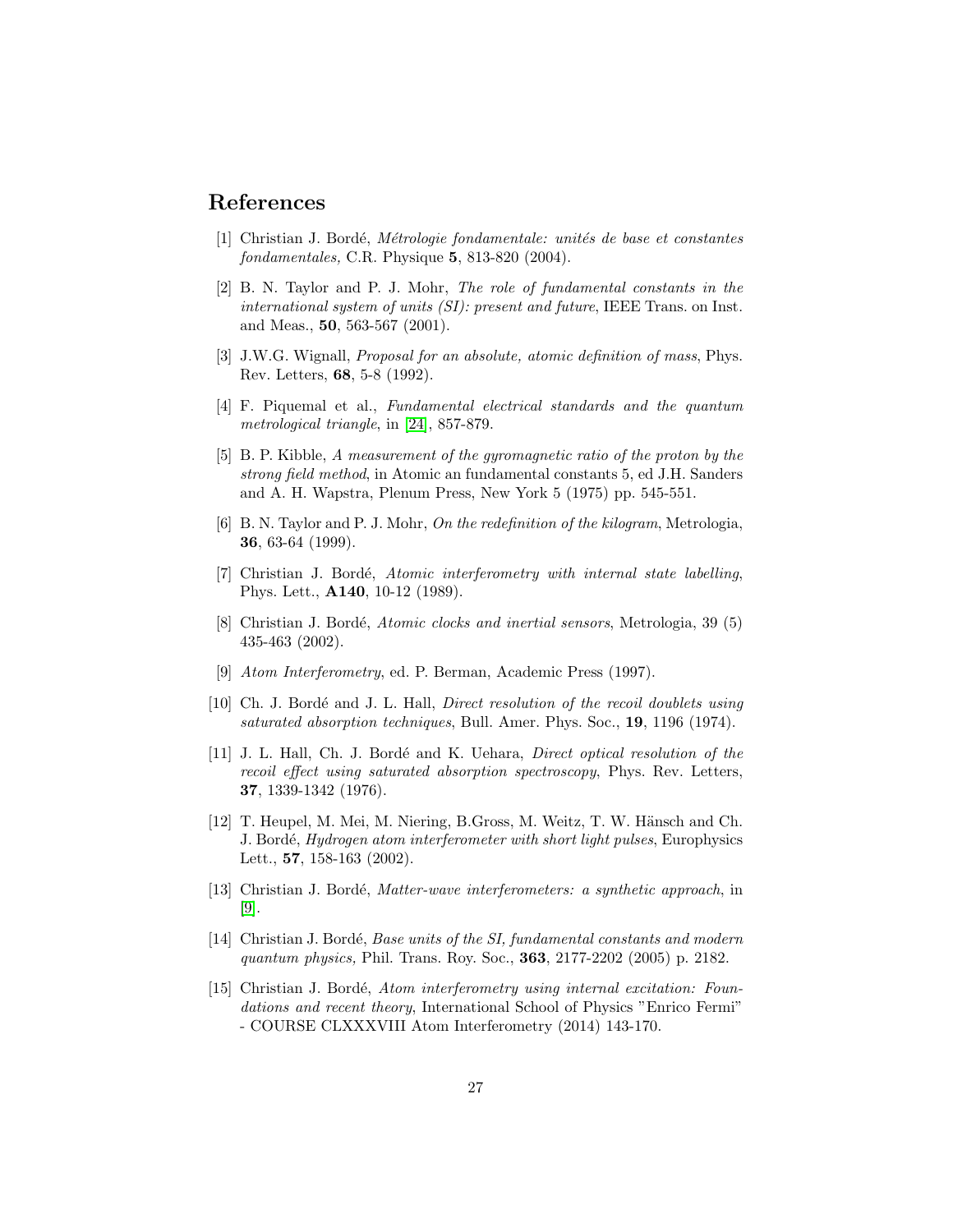- <span id="page-27-9"></span>[16] Christian J. Bordé, On the theory of linear absorption line shapes in gases, C. R. Physique 10, 866–882 (2009).
- <span id="page-27-5"></span> $[17]$  M. Cadoret et al., *Combination of Bloch Oscillations with a Ramsey-Bordé* Interferometer: New Determination of the Fine Structure Constant, PRL 101, 230801 (2008).
- <span id="page-27-6"></span>[18] R. Bouchendira et al., New Determination of the Fine Structure Constant and Test of the Quantum Electrodynamics, PRL 106, 080801 (2011).
- <span id="page-27-4"></span>[19] B. Young., M. Kasevich and S. Chu, Precision atom interferometry with light pulses, in [\[9\]](#page-26-4)
- <span id="page-27-3"></span>[20] R. D. Vocke Jr, S. A. Rabb and G. C. Turk, Absolute silicon molar mass measurements, the Avogadro constant and the redefinition of the kilogram, Metrologia 51 (2014) 361–375
- <span id="page-27-2"></span>[21] B. Andreas et al 2011 Counting the atoms in a (28)Si crystal for a new kilogram definition, Metrologia 48 S1–13
- <span id="page-27-7"></span>[22] J. E. Zimmerman and J. E. Mercereau, Compton wavelength of superconducting electrons, Phys. Rev. Lett. 14, 887-888 (1965).
- <span id="page-27-8"></span>[23] W. H. Parker and M. B. Simmonds, *Measurement of*  $h/m_e$  *using rotating* superconductors, in Precision Measurement and Fundamental Constants, NBS Special Publication 243-247 (1971).
- <span id="page-27-14"></span>[24] Christian J. Bordé and Jean Kovalevsky, Special issue on Fundamental metrology, Comptes Rendus de l'Académie des Sciences 5 (Oct 2004) 789.
- <span id="page-27-10"></span>[25] Christian J. Bordé and Marc E. Himbert, *Experimental determination of* Boltzmann's constant, Special issue of the Comptes Rendus de l'Académie des Sciences 10 (Nov 2009) 813.
- <span id="page-27-13"></span>[26] Christophe Salomon, The measurement of time, Special issue of the Comptes Rendus de l'Académie des Sciences 16 (2015).
- <span id="page-27-11"></span>[27] F. Riehle, Towards a redefinition of the Second based on optical atomic clocks, in [\[26\]](#page-27-13) 506-515
- <span id="page-27-12"></span>[28] M. Abgrall et al., Atomic fountains and optical clocks at SYRTE: status and perspectives, in [\[26\]](#page-27-13)
- <span id="page-27-1"></span>[29] Christian J. Bordé, Spectroscopie d'absorption saturée de diverses molécules au moyen des lasers à gaz carbonique et à protoxyde d'azote, C.R. Acad. Sc. Paris, 271B, 371-374 (1970).
- <span id="page-27-0"></span>[30] R.L. Barger and J.L. Hall, Pressure shift and broadening of methane line at 3.39  $\mu$  studied by laser-saturated molecular absorption, Phys. Rev. Lett., 22, 4 (1969).